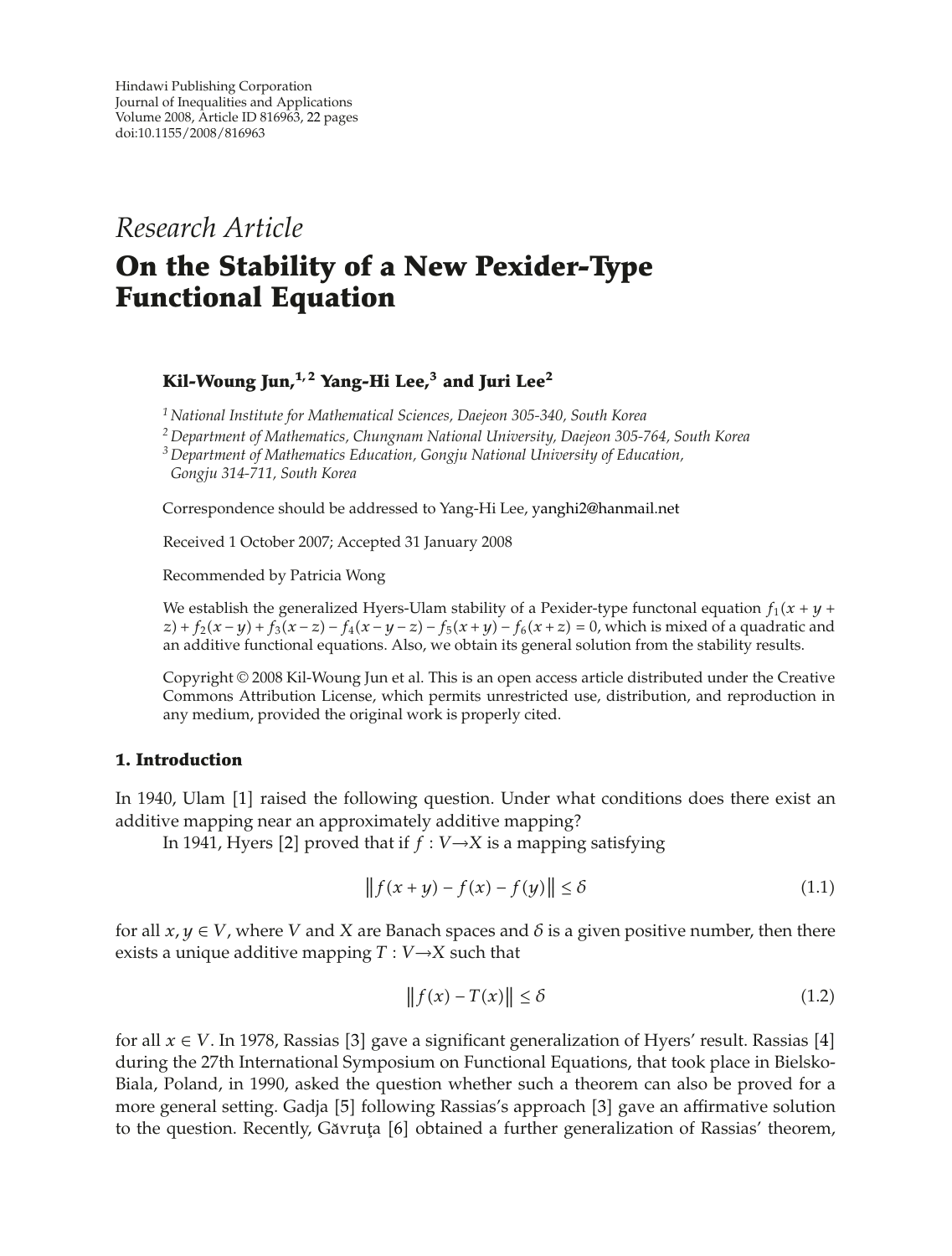the so-called generalized Hyers-Ulam-Rassias stability (see also [4, 7–10]). Jun et al. [11–13] also obtained the Hyers-Ulam-Rassias stability of the Pexider equation of  $f(x + y) = g(x) + h(y)$ . Quadratic functional equation was used to characterize inner product spaces [14]. Soveral *h*(*y*). Quadratic functional equation was used to characterize inner product spaces [14]. Several<br>other functional equations were also to characterize inner product spaces. A square norm on other functional equations were also to characterize inner product spaces. A square norm on an inner product space satisfies the important parallelogram equality

$$
||x + y||2 + ||x - y||2 = 2(||x||2 + ||y||2).
$$
 (1.3)

The functional equation

$$
f(x + y) + f(x - y) = 2f(x) + 2f(y)
$$
\n(1.4)

is related to a symmetric biadditive function  $[14]$ . It is natural that each equation is called a quadratic functional equation. A stability problem for the quadratic functional equation was proved by Skof [15] for a function  $f: V \rightarrow X$ , where *V* is a normed space and *X* a Banach space. Cholewa [16] noticed that the theorem of Skof is still true if the relevant domain *V* is replaced by an Abelian group. Czerwik [17] proved the Hyers-Ulam-Rassias stability of the quadratic functional equation. Jun and Lee [13, 18-22] proved the Hyers-Ulam-Rassias stability of the Pexiderized quadratic equation

$$
f(x + y) + g(x - y) = 2h(x) + 2k(y). \tag{1.5}
$$

Now, we introduce the following new Pexider type functional equation:

$$
f_1(x + y + z) + f_2(x - y) + f_3(z - x) - f_4(x - y - z) - f_5(x + y) - f_6(x + z) = 0,
$$
 (1.6)

which is mixed of a quadratic and an additive functional equations. In this paper, we establish the generalized Hyers-Ulam-Rassias stability for  $(1.6)$  on the punctured domain  $V \setminus \{0\}$  and<br>obtain its general solution from the stability results. Throughout this paper, let *V* and *X* he a obtain its general solution from the stability results. Throughout this paper, let *V* and *X* be a normed space and a Banach space, respectively. For convenience, we employ the operators as follows: for a given function  $\varphi : V \setminus \{0\} \times V \setminus \{0\} \times V \setminus \{0\} \to [0, \infty)$ , let  $\varphi', \varphi_e, \varphi'_e : (V \setminus \{0\})^3 \to [0, \infty)$ ,<br>*M, M', M, M'* · *V* \, (0), \, (0, es) be functions defined by *M, M', M<sub>e</sub>, M'<sub>e</sub>* : *V* \ {0} $\rightarrow$  [0*,*  $\infty$ ) be functions defined by

$$
\varphi'(x, y, z) := \frac{1}{2} [\varphi(x, y, z) + \varphi(-x, y, z)],
$$
  
\n
$$
\varphi_e(x, y, z) := \frac{1}{2} [\varphi(x, y, z) + \varphi(-x, -y, -z)],
$$
  
\n
$$
\varphi'_e(x, y, z) := \frac{1}{4} [\varphi(x, y, z) + \varphi(-x, y, z) + \varphi(-x, -y, -z) + \varphi(x, -y, -z)],
$$
  
\n
$$
M(x) := \varphi' \left( \frac{x}{2}, \frac{3x}{2}, -\frac{x}{2} \right) + 2\varphi' \left( \frac{x}{2}, \frac{x}{2}, -\frac{x}{2} \right) + \varphi' \left( \frac{x}{2}, \frac{x}{2}, \frac{x}{2} \right),
$$
  
\n
$$
M'(x) := \varphi' \left( \frac{x}{2}, \frac{x}{2}, -\frac{3x}{2} \right) + 2\varphi' \left( \frac{x}{2}, \frac{x}{2}, -\frac{x}{2} \right) + \varphi' \left( \frac{x}{2}, \frac{x}{2}, \frac{x}{2} \right),
$$
  
\n
$$
M(x) := \varphi' \left( \frac{x}{2}, \frac{3x}{2}, -\frac{x}{2} \right) + 2\varphi' \left( \frac{x}{2}, \frac{x}{2}, -\frac{x}{2} \right) + \varphi' \left( \frac{x}{2}, \frac{x}{2}, \frac{x}{2} \right),
$$
  
\n
$$
M'_e(x) := \varphi'_e \left( \frac{x}{2}, \frac{x}{2}, -\frac{3x}{2} \right) + 2\varphi'_e \left( \frac{x}{2}, \frac{x}{2}, -\frac{x}{2} \right) + \varphi'_e \left( \frac{x}{2}, \frac{x}{2}, \frac{x}{2} \right)
$$

for all  $x, y, z \in V \setminus \{0\}.$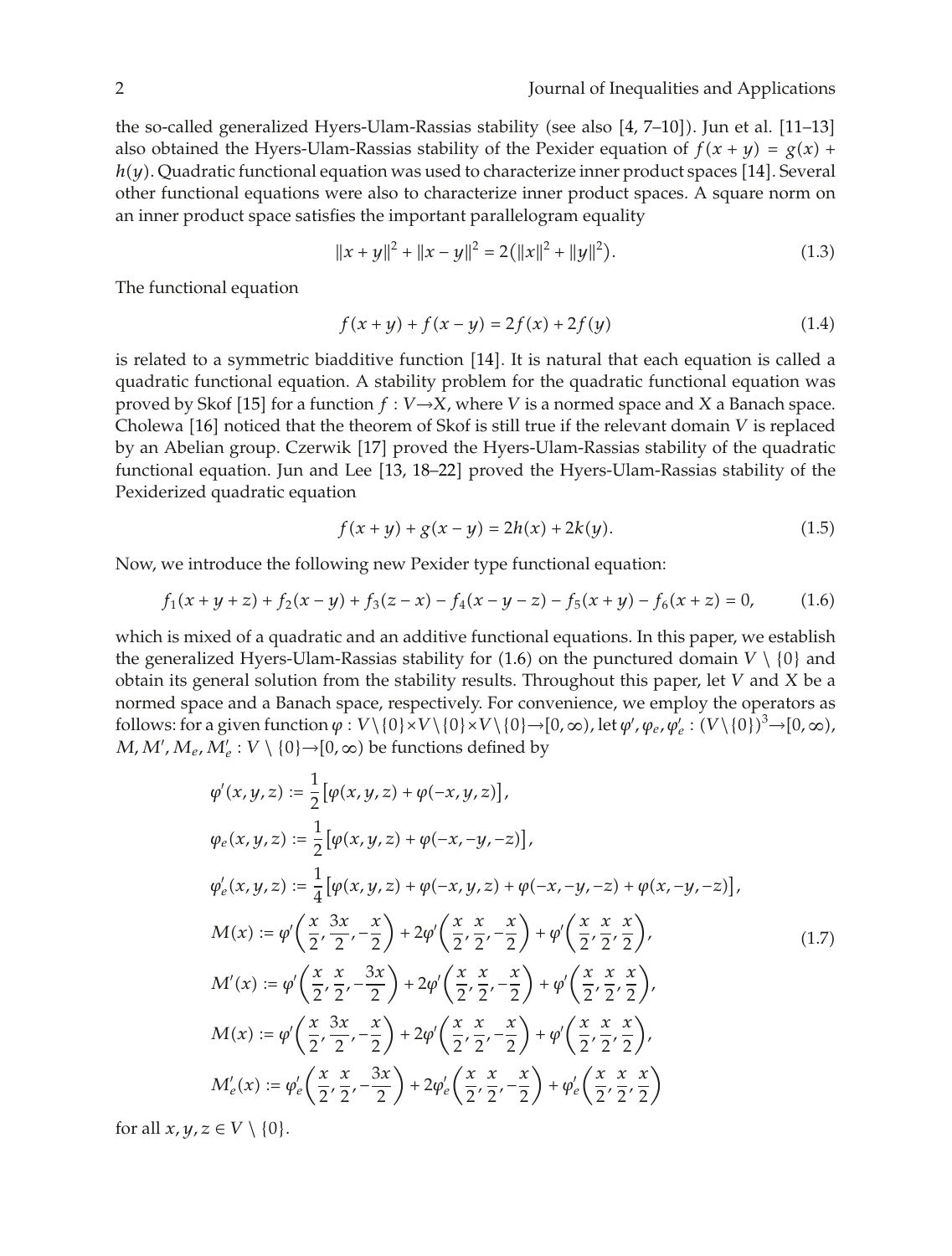### **2. Generalized Hyers-Ulam-Rassias stability**

We need the following lemma to prove our main results.

**Lemma 2.1.** *Let a be a positive real number. Let*  $\Phi: V \setminus \{0\} \rightarrow [0, \infty)$  *be a map such that* 

$$
\widetilde{\Phi}(x) := \sum_{l=0}^{\infty} \frac{1}{a^{l+1}} \Phi(2^l x) < \infty \quad \forall \ x \in V \setminus \{0\} \tag{2.1}
$$

*or*

$$
\widetilde{\Phi}(x) := \sum_{l=0}^{\infty} a^l \Phi\left(\frac{x}{2^{l+1}}\right) < \infty \quad \forall \ x \in V \setminus \{0\}. \tag{2.2}
$$

*Suppose that the function*  $f : V \rightarrow X$  *satisfies the inequality* 

$$
\left\| f(x) - \frac{f(2x)}{a} \right\| \le \frac{\Phi(x)}{a} \tag{2.3}
$$

*for all*  $x \in V \setminus \{0\}$  *and*  $f(0) = 0$ . Then, there exists exactly one function  $F: V \rightarrow X$  satisfying

$$
||f(x) - F(x)|| \le \tilde{\Phi}(x) \quad \forall \ x \in V \setminus \{0\}, \qquad aF(x) = F(2x) \quad \forall \ x \in V. \tag{2.4}
$$

*Proof.* First we assume that Φ satisfies

$$
\sum_{l=0}^{\infty} \frac{\Phi(2^l x)}{a^{l+1}} < \infty \tag{2.5}
$$

for all  $x \in V \setminus \{0\}$ . Replacing  $x$  by  $2^n x$  and dividing it by  $a^n$  in (2.3), we have

$$
\left\| \frac{f(2^n x)}{a^n} - \frac{f(2^{n+1} x)}{a^{n+1}} \right\| \le \frac{\Phi(2^n x)}{a^{n+1}} \tag{2.6}
$$

for all  $n \in \mathbb{N}$  and  $x \in V \setminus \{0\}$ . Induction argument implies that

$$
\left\| f(x) - \frac{f(2^n x)}{a^n} \right\| \le \sum_{s=0}^{n-1} \frac{\Phi(2^s x)}{a^{s+1}} \tag{2.7}
$$

for all  $n \in \mathbb{N}$  and  $x \in V \setminus \{0\}$ . Hence

$$
\left\| \frac{f(2^n x)}{a^n} - \frac{f(2^m x)}{a^m} \right\| \le \sum_{s=n}^{m-1} \frac{\Phi(2^s x)}{a^{s+1}} \tag{2.8}
$$

for all positive integers  $m > n$  and  $x \in V \setminus \{0\}$ . This shows that  $\{f(2^n x)/a^n\}$  is a Cauchy<br>sequence for  $x \in V \setminus \{0\}$  and thus converges. Therefore, we can define  $F: V \to Y$  such that sequence for  $x \in V \setminus \{0\}$  and thus converges. Therefore, we can define  $F : V \rightarrow X$  such that

$$
F(x) = \begin{cases} \lim_{n \to \infty} \frac{f(2^n x)}{a^n}, & \text{if } x \neq 0, \\ 0, & \text{if } x = 0 \end{cases}
$$
 (2.9)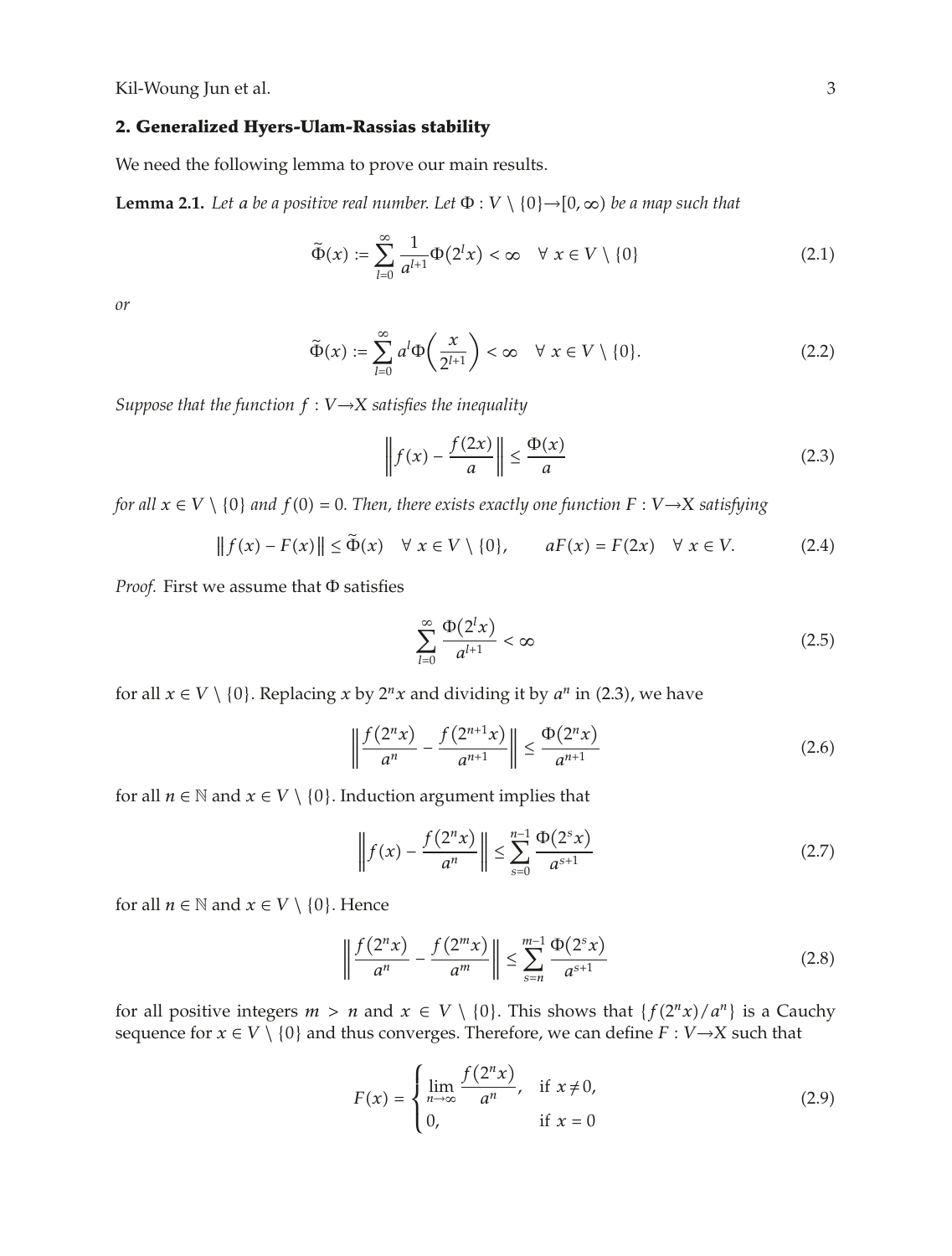for all  $x \in V$ . From (2.7) and the definition of  $F$ , we obtain

$$
||f(x) - F(x)|| \le \Phi(x), \qquad aF(x) = F(2x)
$$
 (2.10)

for all  $x \in V \setminus \{0\}$ . Now, let  $F' : V \setminus \{0\} \rightarrow X$  be another mapping satisfying the above inequality and equality. Then, it follows that

$$
||F(x) - F'(x)|| \le \left\| \frac{f(2^m x)}{a^m} - \frac{F(2^m x)}{a^m} \right\| + \left\| \frac{f(2^m x)}{a^m} - \frac{F'(2^m x)}{a^m} \right\|
$$
  

$$
\le \frac{\tilde{\Phi}(2^m x)}{a^m}
$$
 (2.11)

which tends to zero by the definition of  $\tilde{\Phi}$  as  $m \rightarrow \infty$  for all  $x \in V$ . So we can conclude that  $F(x) = F'(x)$  for all  $x \in V$ . This proves the uniqueness of *F*.

Next we assume that Φ satisfies

$$
\sum_{l=0}^{\infty} a^l \Phi\left(\frac{x}{2^{l+1}}\right) < \infty \tag{2.12}
$$

for all  $x \in V \setminus \{0\}$ . Replacing  $x$  by  $2^{-n-1}x$  and multiplying it by  $a^{n+1}$  in (2.3), we have

$$
||a^n f(2^{-n} x) - a^{n+1} f(2^{-n-1} x) || \le a^n \Phi(2^{-n-1} x)
$$
\n(2.13)

for all  $n \in \mathbb{N}$  and  $x \in V \setminus \{0\}$ . Induction argument implies that

$$
||f(x) - a^n f(2^{-n} x)|| \le \sum_{s=0}^{n-1} a^s \Phi(2^{-s-1} x)
$$
 (2.14)

for all  $n \in \mathbb{N}$  and  $x \in V \setminus \{0\}$ . Hence

$$
\|a^{n} f(2^{-n} x) - a^{m} f(2^{-m} x)\| \le \sum_{s=n}^{m-1} a^{s} \Phi(2^{-s-1} x)
$$
 (2.15)

for all positive integers  $m > n$  and  $x \in V \setminus \{0\}$ . This shows that  $\{a^n f(2^{-n}x)\}$  is a Cauchy<br>sequence for  $x \in V \setminus \{0\}$  and thus converges. Therefore we can define  $F: V \to Y$  such that sequence for  $x \in V \setminus \{0\}$  and thus converges. Therefore we can define  $F : V \rightarrow X$  such that

$$
F(x) = \begin{cases} \lim_{n \to \infty} a^n f(2^{-n}x) & \text{if } x \neq 0, \\ 0 & \text{if } x = 0 \end{cases}
$$
 (2.16)

for all  $x \in V$ . From (2.14) and the definition of  $F$ , we obtain

$$
||f(x) - F(x)|| \le \tilde{\Phi}(x), \qquad aF(x) = F(2x)
$$
\n(2.17)

for all  $x \in V \setminus \{0\}$ .

The uniqueness of *F* is proved similarly as the first case. This completes the proof.  $\Box$ 

We establish the stability results for the even functions in Theorems 2.2 and 2.3.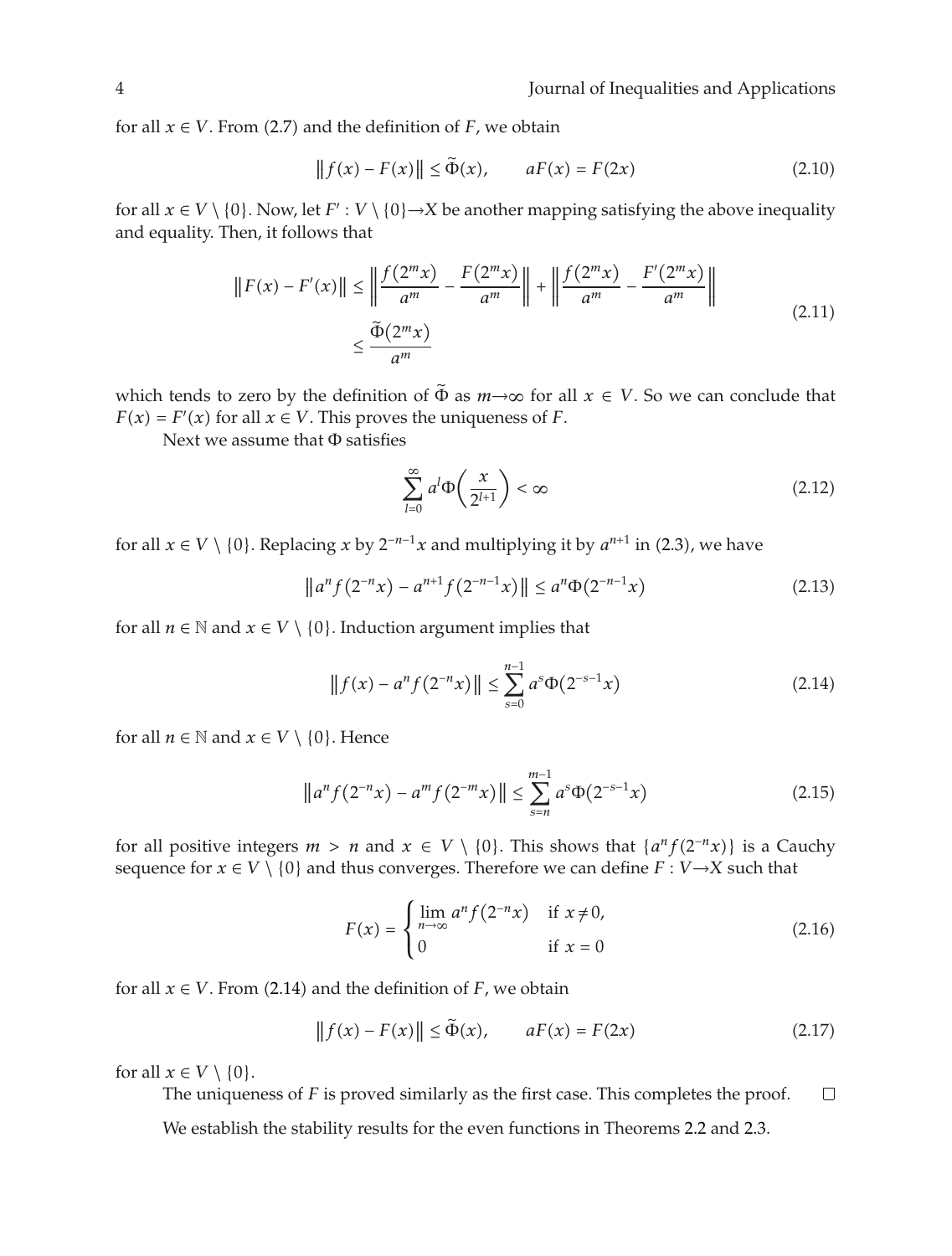**Theorem 2.2.** *Let*  $\varphi : V \setminus \{0\} \times V \setminus \{0\} \times V \setminus \{0\} \rightarrow [0, \infty)$  *be a function such that* 

$$
\tilde{\varphi}(x, y, z) := \sum_{l=0}^{\infty} \frac{1}{4^{l+1}} \varphi(2^l x, 2^l y, 2^l z) < \infty \tag{a}
$$

*holds for all*  $x, y, z \in V \setminus \{0\}$ . If the even functions  $f_1, f_2, f_3, f_4, f_5, f_6 : V \to X$  satisfy the inequality

$$
|| f_1(x + y + z) + f_2(x - y) + f_3(x - z) - f_4(x - y - z) - f_5(x + y) - f_6(x + z)|| \le \varphi(x, y, z)
$$
\n(2.18)

*for all*  $x, y, z \in V \setminus \{0\}$ *, then there exists exactly one quadratic function*  $Q : V \rightarrow X$  *satisfying the inequalities*

$$
||f_{1}(x) - f_{1}(0) - Q(x)|| \leq \frac{1}{2} \Big[ \varphi' \Big( \frac{x}{2}, \frac{3}{2}x, -x \Big) + \varphi' \Big( \frac{x}{2}, \frac{x}{2}, -x \Big) \Big] + \frac{1}{2} \widetilde{M}(2x) + \widetilde{M}(x) + \varphi' \Big( \frac{x}{4}, \frac{x}{4}, -\frac{x}{2} \Big) + \varphi' \Big( \frac{x}{4}, \frac{x}{4}, \frac{x}{2} \Big),
$$
  
\n
$$
||f_{2}(x) - f_{2}(0) - Q(x)|| \leq \widetilde{M}(x) + \varphi' \Big( \frac{x}{4}, \frac{3x}{4}, -\frac{x}{4} \Big) + \varphi' \Big( \frac{x}{4}, \frac{x}{4}, \frac{x}{4} \Big),
$$
  
\n
$$
||f_{3}(x) - f_{3}(0) - Q(x)|| \leq \widetilde{M}'(x) + \varphi' \Big( \frac{x}{4}, \frac{x}{4}, -\frac{3x}{4} \Big) + \varphi' \Big( \frac{x}{4}, \frac{x}{4}, \frac{x}{4} \Big),
$$
  
\n
$$
||f_{4}(x) - f_{4}(0) - Q(x)|| \leq \frac{1}{2} \Big[ \varphi' \Big( \frac{x}{2}, \frac{3}{2}x, -x \Big) + \varphi' \Big( \frac{x}{2}, \frac{x}{2}, -x \Big) \Big] + \frac{1}{2} \widetilde{M}(2x) + \widetilde{M}(x) + \varphi' \Big( \frac{x}{4}, \frac{x}{4}, -\frac{x}{2} \Big) + \varphi' \Big( \frac{x}{4}, \frac{x}{4}, \frac{x}{2} \Big),
$$
  
\n
$$
||f_{5}(x) - f_{5}(0) - Q(x)|| \leq \widetilde{M}(x) + \varphi' \Big( \frac{x}{4}, \frac{3x}{4}, -\frac{x}{4} \Big) + \varphi' \Big( \frac{x}{4}, \frac{x}{4}, \frac{x}{4} \Big),
$$
  
\n
$$
||f_{6}(x) - f_{6}(0) - Q(x)|| \leq \widetilde{M}'(x) + \varphi' \Big( \frac{x}{4}, \frac{x}{4}, -\frac{3x}{4} \Big) + \varphi' \Big( \frac{x}{
$$

*for all*  $x \in V \setminus \{0\}$ *, where* 

$$
\widetilde{M}(x) := \sum_{l=0}^{\infty} \frac{1}{4^{l+1}} M(2^l x), \qquad \widetilde{M}'(x) := \sum_{l=0}^{\infty} \frac{1}{4^{l+1}} M'(2^l x)
$$
\n(2.21)

*for all*  $x \in V \setminus \{0\}$ *. Moreover, the function*  $Q$  *is given by* 

$$
Q(x) = \lim_{n \to \infty} \frac{f_k(2^n x)}{4^n}
$$
\n(2.22)

*for all*  $x \in V$  *and for*  $k = 1, 2, 3, 4, 5, 6$ *.*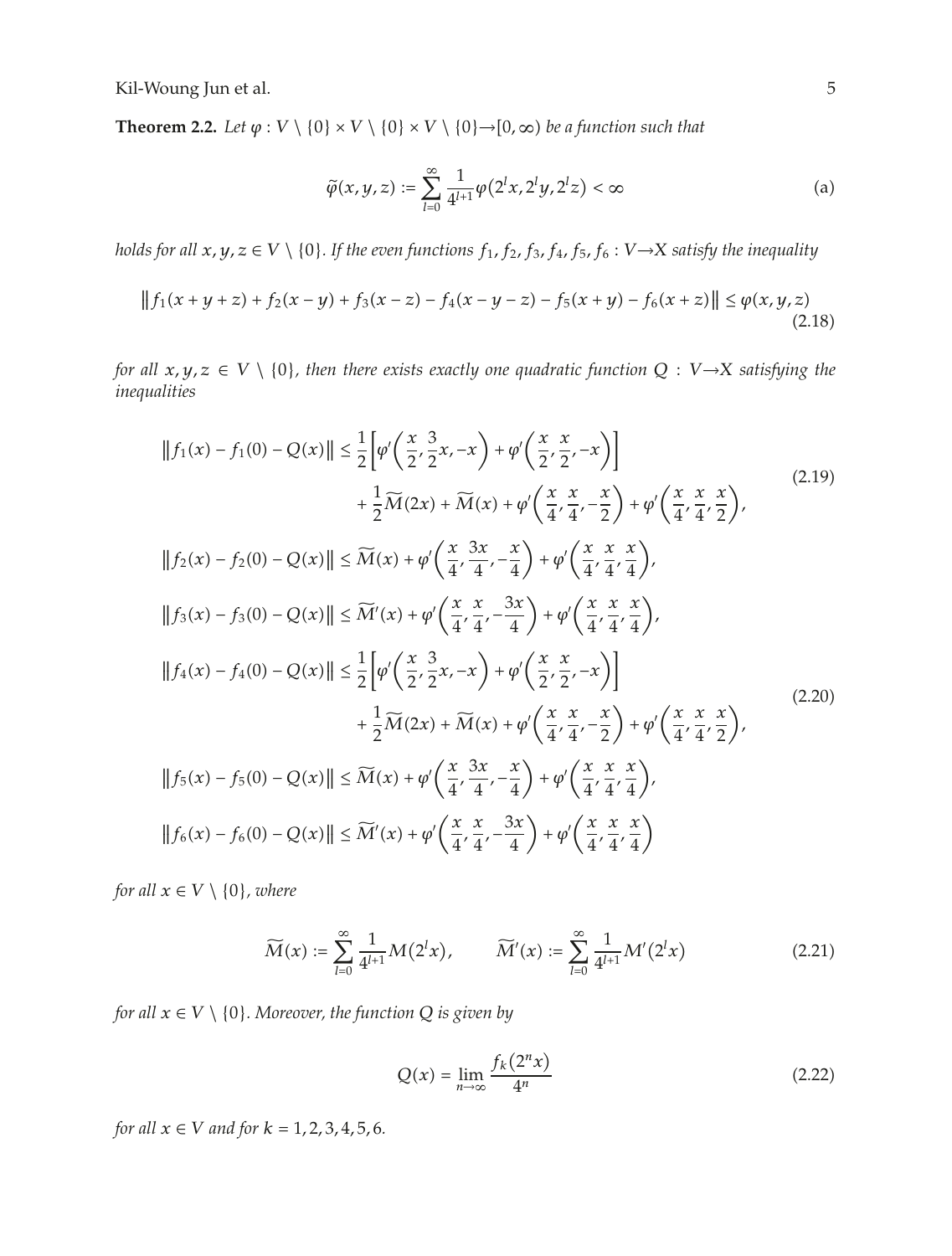*Proof.* Replace *x* by −*x* in (2.18) to obtain

$$
||f_1(x - y - z) + f_2(x + y) + f_3(x + z) - f_4(x + y + z) - f_5(x - y) - f_6(x - z)|| \le \varphi(-x, y, z)
$$
\n(2.23)

for all  $x, y, z \in V \setminus \{0\}$ . From (2.18) and (2.23), we get

$$
\left\| (f_1 + f_4)(x + y + z) + (f_2 + f_5)(x - y) + (f_3 + f_6)(x - z) \right\| \le \varphi(-x, y, z) + \varphi(x, y, z)
$$
  
-(f<sub>1</sub> + f<sub>4</sub>)(x - y - z) - (f<sub>2</sub> + f<sub>5</sub>)(x + y) - (f<sub>3</sub> + f<sub>6</sub>)(x + z) \right\| \le \varphi(-x, y, z) + \varphi(x, y, z) (2.24)

for all  $x, y, z \in V \setminus \{0\}$ . Let the functions  $F, G, H : V \rightarrow X$  be defined by

$$
F(x) = \frac{1}{2} [f_1(x) + f_4(x) - f_1(0) - f_4(0)],
$$
  
\n
$$
G(x) = \frac{1}{2} [f_2(x) + f_5(x) - f_2(0) - f_5(0)],
$$
  
\n
$$
H(x) = \frac{1}{2} [f_3(x) + f_6(x) - f_3(0) - f_6(0)]
$$
\n(2.25)

for all  $x, y, z \in V$ . Then, it follows from  $(2.24)$  that

$$
||F(x+y+z) + G(x-y) + H(x-z) - F(x-y-z) - G(x+y) - H(x+z)|| \leq \varphi'(x,y,z)
$$
\n(2.26)

for all  $x, y, z \in V \setminus \{0\}$ , where  $\varphi'(x, y, z) = (1/2)[\varphi(x, y, z) + \varphi(-x, y, z)]$ . Replace *y* and *z* by *x* and  $\neg x$  in (2.26) to got and  $-x$  in (2.26) to get

$$
||H(2x) - G(2x)|| \le \varphi'(x, x, -x)
$$
\n(2.27)

for all  $x \in V \setminus \{0\}$ .

Replacing  $y$ ,  $z$  by  $x$  in (2.26) and using (2.27), we get

$$
||F(3x) - F(x) - 2G(2x)|| \le \varphi'(x, x, x) + \varphi'(x, x, -x)
$$
\n(2.28)

for all  $x \in V \setminus \{0\}$ . Replacing *x*, *y*, *z* by *x*, 3*x*, −*x* in (2.26) and using (2.27), one obtains

$$
||F(3x) - F(x) - G(4x) + 2G(2x)|| \le \varphi'(x, 3x, -x) + \varphi'(x, x, -x)
$$
\n(2.29)

for all  $x \in V \setminus \{0\}$ . From (2.28) and the above inequality, we have

$$
||G(4x) - 4G(2x)|| \le \varphi'(x, 3x, -x) + 2\varphi'(x, x, -x) + \varphi'(x, x, x)
$$
 (2.30)

for all  $x \in V \setminus \{0\}$ . Replacing *x* by *x*/2 and dividing it by 4 in the above inequality, we get

$$
\left\| G(x) - \frac{G(2x)}{4} \right\| \le \frac{M(x)}{4}
$$
\n(2.31)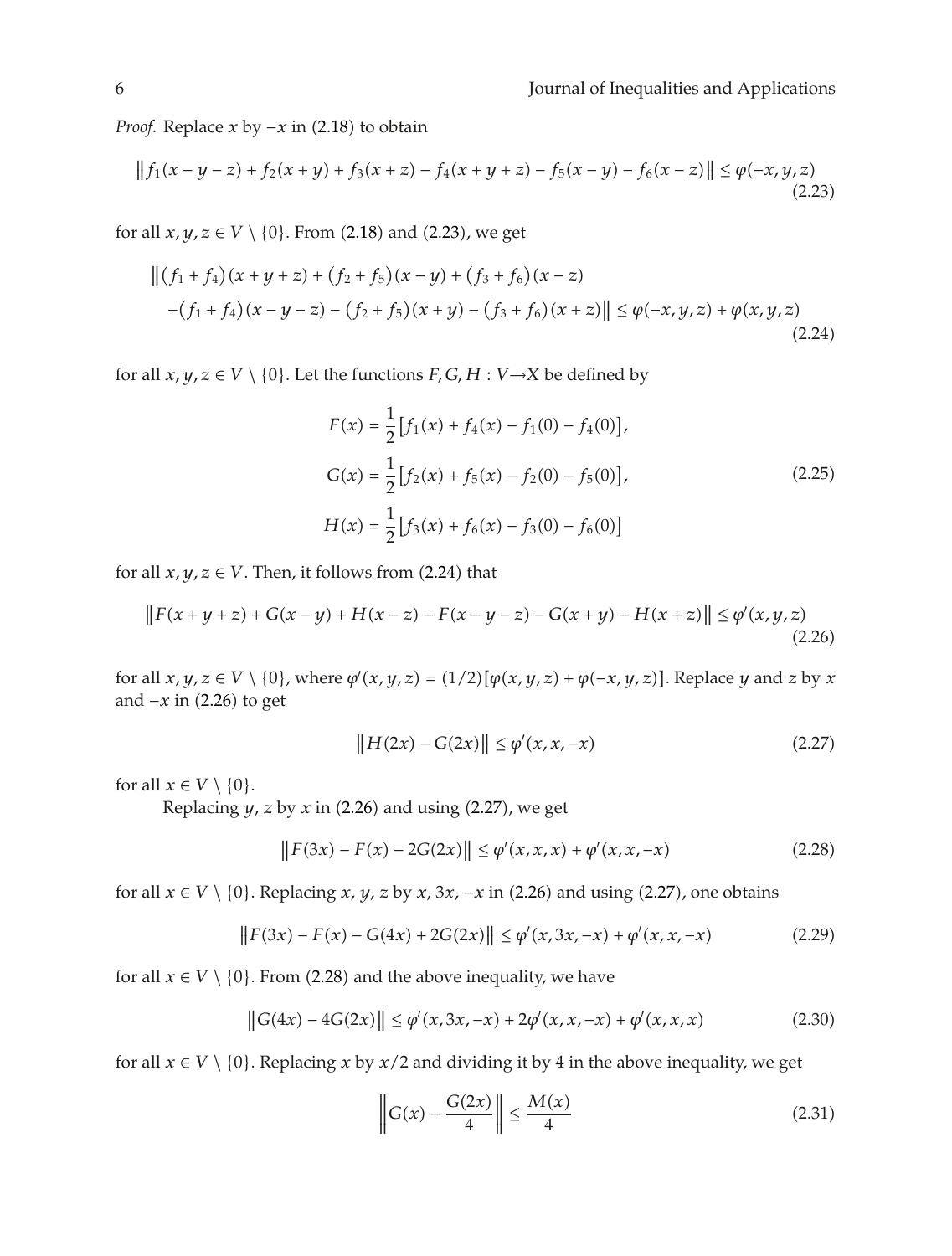for all  $x \in V \setminus \{0\}$ . By Lemma 2.1, there exists  $\lim_{n\to\infty} (G(2^n x)/4^n)$  for all  $x \in V$  satisfying

$$
\left\| G(x) - \lim_{n \to \infty} \frac{G(2^n x)}{4^n} \right\| \le \widetilde{M}(x)
$$
\n(2.32)

for all  $x \in V \setminus \{0\}$ , where

$$
\widetilde{M}(x) := \sum_{l=0}^{\infty} \frac{1}{4^{l+1}} M(2^l x). \tag{2.33}
$$

By the similar method in obtaining inequality (2.32), we get

$$
\left\| H(x) - \lim_{n \to \infty} \frac{H(2^n x)}{4^n} \right\| \le \widetilde{M}'(x) \tag{2.34}
$$

for all  $x \in V \setminus \{0\}$ , where

$$
\widetilde{M}'(x) := \sum_{l=0}^{\infty} \frac{1}{4^{l+1}} M'(2^l x). \tag{2.35}
$$

From (2.27), we have

$$
\lim_{n \to \infty} \frac{G(2^n x)}{4^n} = \lim_{n \to \infty} \frac{H(2^n x)}{4^n}
$$
\n(2.36)

for all  $x \in V$ . From (2.36), we can define a map  $Q: V \rightarrow X$  by

$$
Q(x) = \lim_{n \to \infty} \frac{G(2^n x)}{4^n}
$$
\n(2.37)

for all  $x \in V$ . It follows from  $(2.26)$ ,  $(2.32)$ , and  $(2.37)$  that

$$
||F(x) - Q(x)|| \le \frac{1}{2} ||F(x) + G(x) + H\left(\frac{3}{2}x\right) - G(2x) - H\left(\frac{x}{2}\right) || + \frac{1}{2} ||G(x) - Q(x)||
$$
  
+ 
$$
||F(x) + G(x) + H\left(\frac{1}{2}x\right) - H\left(\frac{3}{2}x\right) || + \frac{1}{2} ||G(2x) - Q(2x)||
$$
(2.38)  

$$
\le \frac{1}{2} \varphi' \left(\frac{x}{2}, \frac{3}{2}x, -x\right) + \frac{1}{2} \widetilde{M}(2x) + \frac{1}{2} \varphi' \left(\frac{x}{2}, \frac{x}{2}, -x\right) + \widetilde{M}(x)
$$

for all  $x \in V \setminus \{0\}$ . Replacing *x* by  $2^n x$ , dividing it by  $4^n$  in the above inequality and taking the limit in the resulted inequality as *n*→∞, we have

$$
\lim_{n \to \infty} \frac{F(2^n x)}{4^n} = Q(x) \tag{2.39}
$$

for all  $x \in V$ . Using  $(2.26)$ ,  $(2.36)$ ,  $(2.37)$ , and  $(2.39)$ , we obtain

$$
Q(x + y + z) + Q(x - y) + Q(z - x) - Q(x - y - z) - Q(x + y) - Q(x + z) = 0
$$
 (2.40)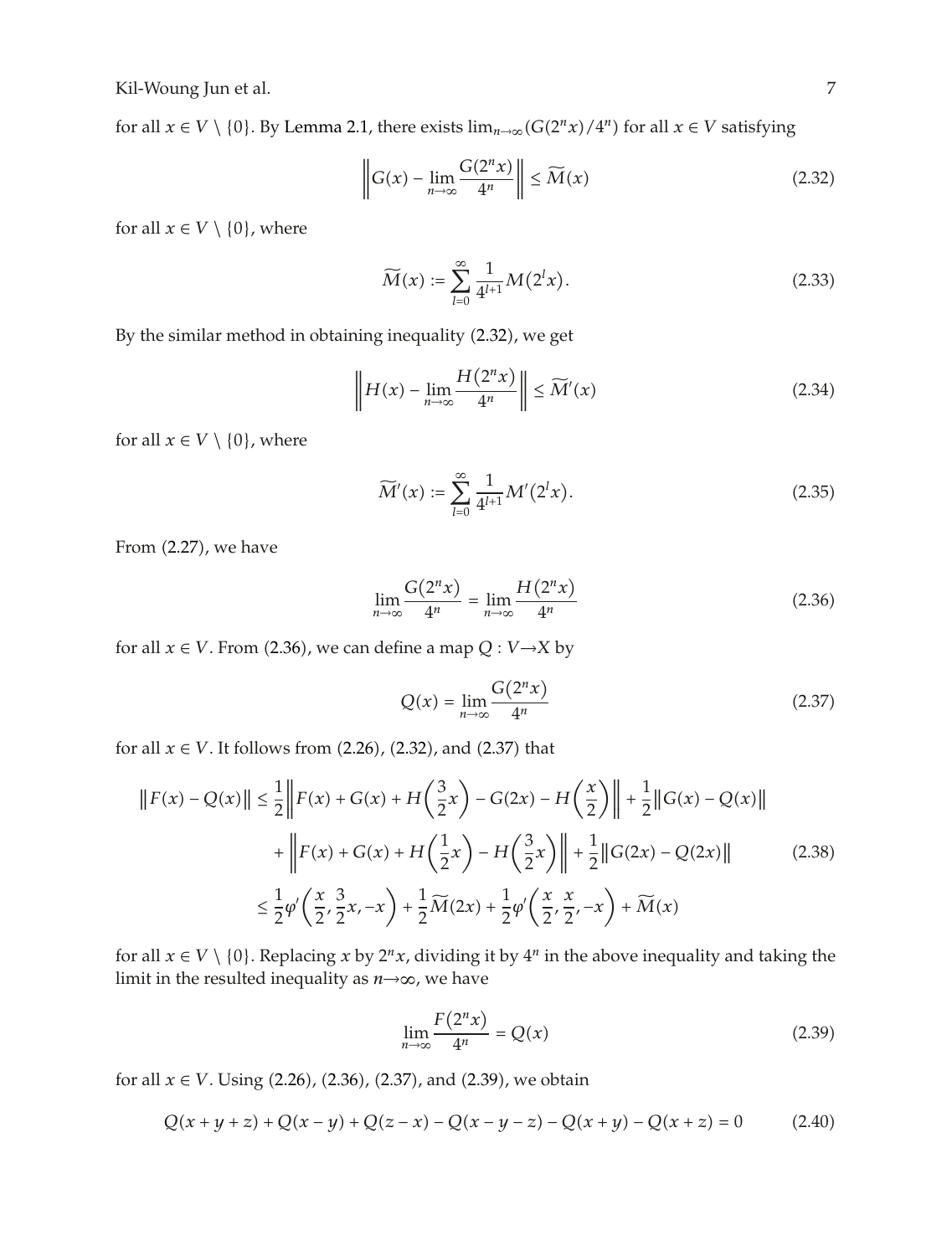for all  $x, y, z \in V \setminus \{0\}$ . Replacing  $x$  and  $z$  by  $x/2$  in  $(2.40)$  and using the fact  $Q(0) = 0$ , we have

$$
Q(x+y) + Q\left(\frac{x}{2} - y\right) - Q(-y) - Q\left(\frac{x}{2} + y\right) - Q(x) = 0
$$
\n(2.41)

for all  $x, y \in V$ . Replace  $x$  and  $z$  by  $x/2$  and  $-x/2$  in (2.40) to have

$$
Q(y) + Q\left(\frac{x}{2} - y\right) + Q(x) - Q(x - y) - Q\left(\frac{x}{2} + y\right) = 0
$$
\n(2.42)

for all  $x, y \in V$ . Subtracting (2.41) from (2.42) and using the evenness of *Q*, we lead to

$$
Q(x + y) + Q(x - y) - 2Q(x) - 2Q(y) = 0,
$$
\n(2.43)

for all  $x, y \in V$ .

On the other hand, it follows from (2.18) and (2.23) that

$$
\left\| (f_1 - f_4)(x + y + z) + (f_2 - f_5)(x - y) + (f_3 - f_6)(x - z) \right\| \le \varphi(-x, y, z) + \varphi(x, y, z)
$$
  
+  $(f_1 - f_4)(x - y - z) + (f_2 - f_5)(x + y) + (f_3 - f_6)(-x + z) \right\| \le \varphi(-x, y, z) + \varphi(x, y, z)$  (2.44)

for all  $x, y, z \in V \setminus \{0\}$ . Let the functions  $F', G', H' : V \rightarrow X$  be defined by

$$
F'(x) = \frac{1}{2} [f_1(x) - f_4(x)], \qquad G'(x) = \frac{1}{2} [f_2(x) - f_5(x)], \qquad H'(x) = \frac{1}{2} [f_3(x) - f_6(x)] \quad (2.45)
$$

for all  $x, y, z \in V$ .

From (2.44), we have

$$
||F'(x+y+z) + G'(x-y) + H'(x-z) + F'(x-y-z) + G'(x+y) + H'(x+z)|| \leq \varphi'(x,y,z)
$$
\n(2.46)

for all  $x, y, z \in V \setminus \{0\}$ . Replace  $y, z$  by  $x$  in  $(2.46)$  to get

$$
||F'(3x) + F'(x) + G'(2x) + G'(0) + H'(2x) + H'(0)|| \le \varphi'(x, x, x)
$$
\n(2.47)

for all  $x, y, z \in V \setminus \{0\}$ . Replace  $x, y, z$  by  $x, 3x, -x$  in (2.46) to get

$$
||F'(3x) + F'(x) + G'(2x) + G'(4x) + H'(2x) + H'(0)|| \le \varphi'(x, 3x, -x)
$$
\n(2.48)

for all  $x, y, z \in V \setminus \{0\}$ . From (2.47) and the above inequality, we have

$$
||G'(4x) - G'(0)|| \le \varphi'(x, 3x, -x) + \varphi'(x, x, x)
$$
\n(2.49)

for all  $x \in V \setminus \{0\}$ .

Replace *x*, *y*, *z* by *x*, *x*, −3*x* in (2.46) to get

$$
||F'(3x) + F'(x) + G'(2x) + G'(0) + H'(2x) + H'(4x)|| \le \varphi'(x, x, -3x) \tag{2.50}
$$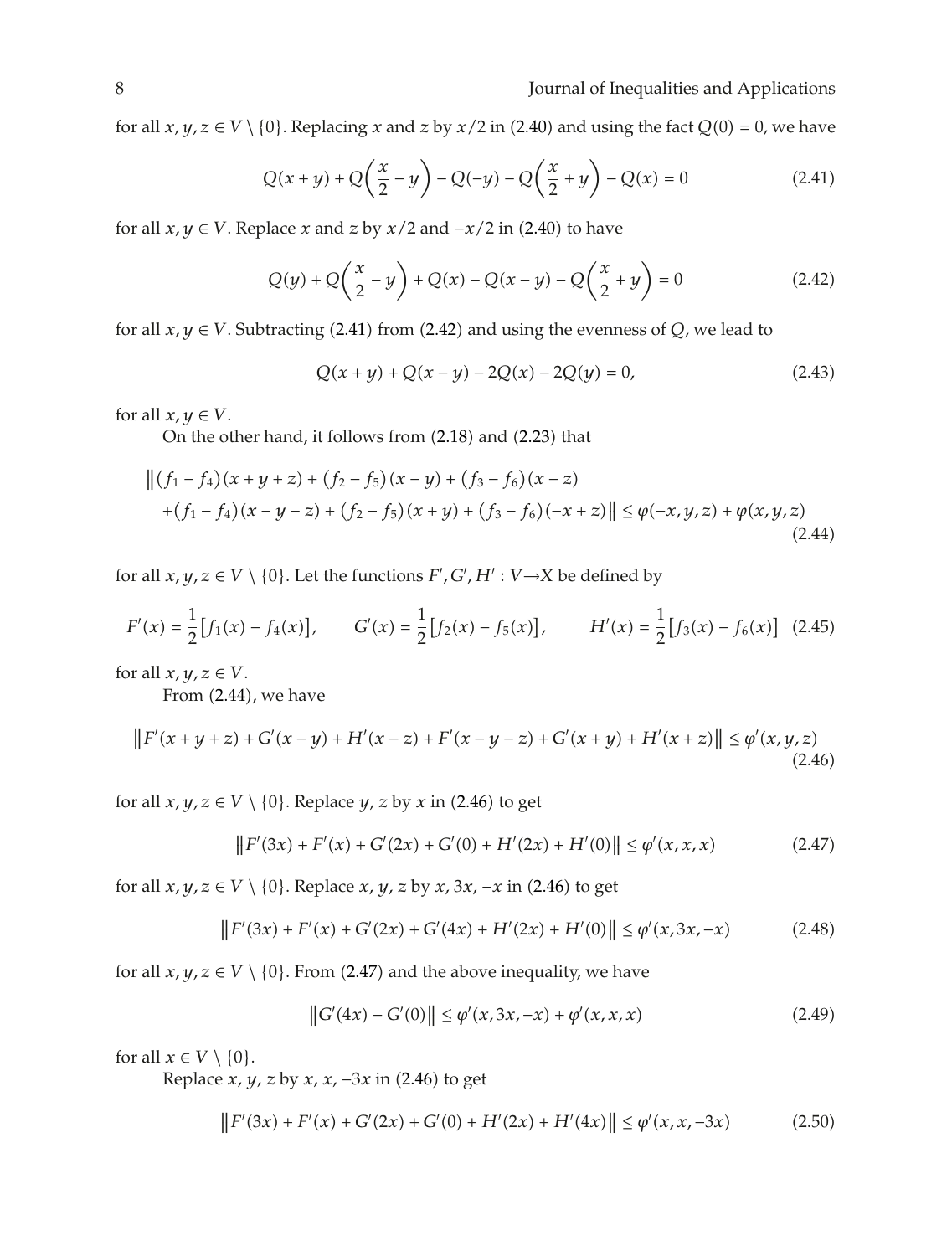for all  $x, y, z \in V \setminus \{0\}$ . From (2.47) and the above inequality, we get

$$
||H'(4x) - H'(0)|| \le \varphi'(x, x, -3x) + \varphi'(x, x, x) \tag{2.51}
$$

for all  $x \in V \setminus \{0\}$ . It follows from  $(2.46)$  that

$$
||F'(4x) - F'(0)|| \le ||F'(0) + G'(0) + H'(3x) + F'(2x) + G'(2x) + H'(x)||
$$
  
+ 
$$
||F'(4x) + G'(0) + H'(x) + F'(2x) + G'(2x) + H'(3x)||
$$
(2.52)  

$$
\le \varphi'(x, x, -2x) + \varphi'(x, x, 2x)
$$

for all  $x \in V \setminus \{0\}$ . By the definitions of *F*, *G*, *H*, *F'*, *G'*, *H'*, we have

$$
f_1(x) - f_1(0) - Q(x) = F(x) + F'(x) - F'(0) - Q(x),
$$
  
\n
$$
f_2(x) - f_2(0) - Q(x) = G(x) + G'(x) - F'(0) - Q(x),
$$
  
\n
$$
f_3(x) - f_3(0) - Q(x) = H(x) + H'(x) - H'(0) - Q(x),
$$
  
\n
$$
f_4(x) - f_4(0) - Q(x) = F(x) - F'(x) + F'(0) - Q(x),
$$
  
\n
$$
f_5(x) - f_5(0) - Q(x) = G(x) - G'(x) + G'(0) - Q(x),
$$
  
\n
$$
f_6(x) - f_6(0) - Q(x) = H(x) - H'(x) + H'(0) - Q(x)
$$
\n(2.53)

for all  $x \in V \setminus \{0\}$ . Hence by using  $(2.32)$ ,  $(2.34)$ ,  $(2.36)$ ,  $(2.37)$ ,  $(2.38)$ ,  $(2.49)$ ,  $(2.51)$ , and  $(2.52)$ , the inequalities in  $(2.19)$  can be shown. The uniqueness of O follows from Lemma 2.1 the inequalities in  $(2.19)$  can be shown. The uniqueness of  $Q$  follows from Lemma 2.1.  $\Box$ 

**Theorem 2.3.** Let  $\varphi : V \setminus \{0\} \times V \setminus \{0\} \times V \setminus \{0\} \rightarrow [0, \infty)$  be a function such that

$$
\widetilde{\varphi}(x, y, z) := \sum_{l=0}^{\infty} 4^l \varphi \left( \frac{x}{2^{l+1}}, \frac{y}{2^{l+1}}, \frac{z}{2^{l+1}} \right) < \infty \tag{a'}
$$

*holds for all*  $x, y, z \in V \setminus \{0\}$ . If the even functions  $f_1, f_2, f_3, f_4, f_5, f_6 : V \rightarrow X$  satisfy inequality (2.18) for all  $x, y, z \in V \setminus \{0\}$ , then there exists exactly one quadratic function  $Q: V \rightarrow X$  satisfying inequalities (2.19) for all  $x \in V \setminus \{0\}$  where *inequalities* (2.19) *for all*  $x \in V \setminus \{0\}$ *, where* 

$$
\widetilde{M}(x) := \sum_{l=0}^{\infty} 4^l M\left(\frac{x}{2^{l+1}}\right), \qquad \widetilde{M}'(x) := \sum_{l=0}^{\infty} 4^l M'\left(\frac{x}{2^{l+1}}\right). \tag{2.54}
$$

*Moreover, the function Q is given by*

$$
Q(x) = \lim_{n \to \infty} 4^n \big( f_k(2^{-n}x) - f_k(0) \big) \tag{2.55}
$$

*for all*  $x \in V$  *and for*  $k = 1, 2, 3, 4, 5, 6$ .

*Proof.* The proof is similar to that of Theorem 2.2.

Applying Theorems 2.2 and 2.3, we get the following corollary in the sense of Rassias inequality.

**Corollary 2.4.** Let  $p \neq 2$  and  $\varepsilon > 0$ . If the even functions  $f_i : V \rightarrow X$ ,  $i = 1, 2, ..., 6$ , satisfy

$$
||f_1(x + y + z) + f_2(x - y) + f_3(x - z) - f_4(x - y - z) - f_5(x + y) - f_6(x + z)||
$$
  
\n
$$
\leq \varepsilon (||x||^p + ||y||^p + ||z||^p)
$$
  
\nfor all  $x, y, z \in V \setminus \{0\}.$  (2.56)

 $\Box$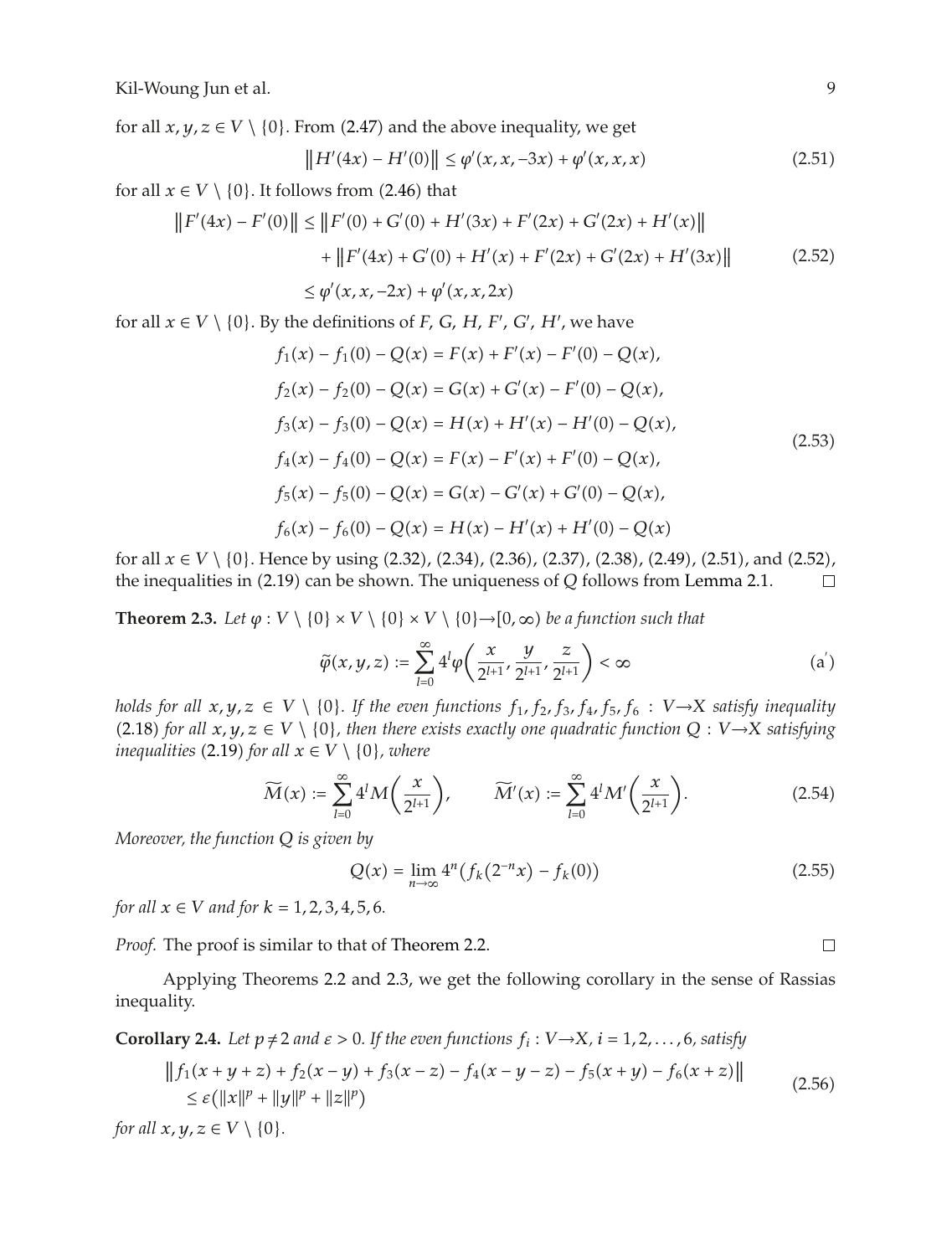*Then there exist exactly one quadratic function*  $Q: V \rightarrow X$  *satisfying* 

$$
||f_1(x) - f_1(0) - Q(x)|| \le \left[1 + \frac{(3^p + 11)(2^p + 2)}{2 \cdot 2^p |2^p - 4|} + \frac{7 + 3^p}{2 \cdot 2^p} + \frac{4}{4^p}\right] \cdot \varepsilon \cdot ||x||^p,
$$
  

$$
||f_4(x) - f_4(0) - Q(x)|| \le \left[1 + \frac{(3^p + 11)(2^p + 2)}{2 \cdot 2^p |2^p - 4|} + \frac{7 + 3^p}{2 \cdot 2^p} + \frac{4}{4^p}\right] \cdot \varepsilon \cdot ||x||^p,
$$
  

$$
||f_j(x) - f_j(0) - Q(x)|| \le \left[\frac{3^p + 11}{2^p |2^p - 4|} + \frac{3^p + 5}{4^p}\right] \cdot \varepsilon \cdot ||x||^p
$$
 (2.57)

*for all x* <sup>∈</sup> *V* \ {0} *and j* <sup>2</sup>*,* <sup>3</sup>*,* <sup>5</sup>*,* <sup>6</sup>*. Moreover, the function Q is given by*

$$
Q(x) = \begin{cases} \lim_{n \to \infty} \frac{f_k(2^n x)}{4^n} & \text{if } p < 2, \\ \lim_{n \to \infty} 4^n (f_k(2^{-n} x) - f_k(0)) & \text{if } p > 2 \end{cases}
$$
(2.58)

*for all*  $x \in V \setminus \{0\}$  *and*  $k = 1, 2, 3, 4, 5, 6$ 

*Proof.* Apply Theorem 2.2 for *p <* 2 and Theorem 2.3 for *p >* 2.

We establish Theorems 2.5 and 2.6 for the odd functions.

**Theorem 2.5.** *Let*  $\varphi : V \setminus \{0\} \times V \setminus \{0\} \times V \setminus \{0\} \rightarrow [0, \infty)$  *be a function such that* 

$$
\hat{\varphi}(x, y, z) := \sum_{l=0}^{\infty} \frac{1}{2^{l+1}} \varphi(2^l x, 2^l y, 2^l z) < \infty
$$
\n(b)

*holds for all*  $x, y, z \in V \setminus \{0\}$ *. If the odd functions*  $f_1$ *,*  $f_2$ *,*  $f_3$ *,*  $f_4$ *,*  $f_5$ *,*  $f_6 : V \rightarrow X$  *satisfy* 

$$
||f_1(x + y + z) + f_2(x - y) + f_3(x - z) - f_4(x - y - z) - f_5(x + y) - f_6(x + z)|| \le \varphi(x, y, z)
$$
\n(2.59)

*for all x, y, z* <sup>∈</sup> *<sup>V</sup>* \ {0}*, then there exist exactly three additive functions A, A*<sup>1</sup>*, A*<sup>2</sup> : *<sup>V</sup>* <sup>→</sup>*<sup>X</sup> satisfying*

$$
||f_1(x) - A(x) + A_1(x) + A_2(x)|| \leq \varphi' \left(\frac{x}{4}, \frac{x}{4}, -\frac{x}{2}\right) + \varphi' \left(\frac{x}{4}, \frac{x}{4}, \frac{x}{2}\right)
$$
  
+  $2\widehat{M}\left(\frac{x}{2}\right) + \widehat{\varphi}' \left(\frac{x}{2}, \frac{x}{2}, x\right) + \widehat{\varphi}' \left(\frac{x}{2}, -\frac{x}{2}, x\right),$   

$$
||f_2(x) - A(x) - A_1(x)|| \leq \widehat{M}(x) + \widehat{\varphi}' \left(\frac{x}{2}, \frac{3x}{2}, -\frac{x}{2}\right) + \widehat{\varphi}' \left(\frac{x}{2}, \frac{x}{2}, \frac{x}{2}\right),
$$
  

$$
||f_3(x) - A(x) - A_2(x)|| \leq \widehat{M}'(x) + \widehat{\varphi}' \left(\frac{x}{2}, -\frac{x}{2}, \frac{3x}{2}\right) + \widehat{\varphi}' \left(\frac{x}{2}, \frac{x}{2}, \frac{x}{2}\right),
$$
  

$$
||f_4(x) - A(x) - A_1(x) - A_2(x)|| \leq \varphi' \left(\frac{x}{4}, \frac{x}{4}, -\frac{x}{2}\right) + \varphi' \left(\frac{x}{4}, \frac{x}{4}, \frac{x}{2}\right)
$$
  
+  $2\widehat{M}\left(\frac{x}{2}\right) + \widehat{\varphi}' \left(\frac{x}{2}, \frac{x}{2}, x\right) + \widehat{\varphi}' \left(\frac{x}{2}, -\frac{x}{2}, x\right),$   

$$
||f_5(x) - A(x) + A_1(x)|| \leq \widehat{M}(x) + \widehat{\varphi}' \left(\frac{x}{2}, \frac{3x}{2}, -\frac{x}{2}\right) + \widehat{\varphi}' \left(\frac{x}{2}, \frac{x}{2}, \frac{x}{2}\right),
$$
  

$$
||f_6(x) - A(x) + A_2(x)|| \leq \widehat{M}'(x) + \widehat{\varphi}' \left(\frac{x}{2}, -\frac{x}{2}, \frac{3x}{2}\right) + \widehat{\varphi}' \left(\frac{x}{2}, \frac{x}{2}, \frac{x}{2}\right)
$$
 (2.61)

 $\Box$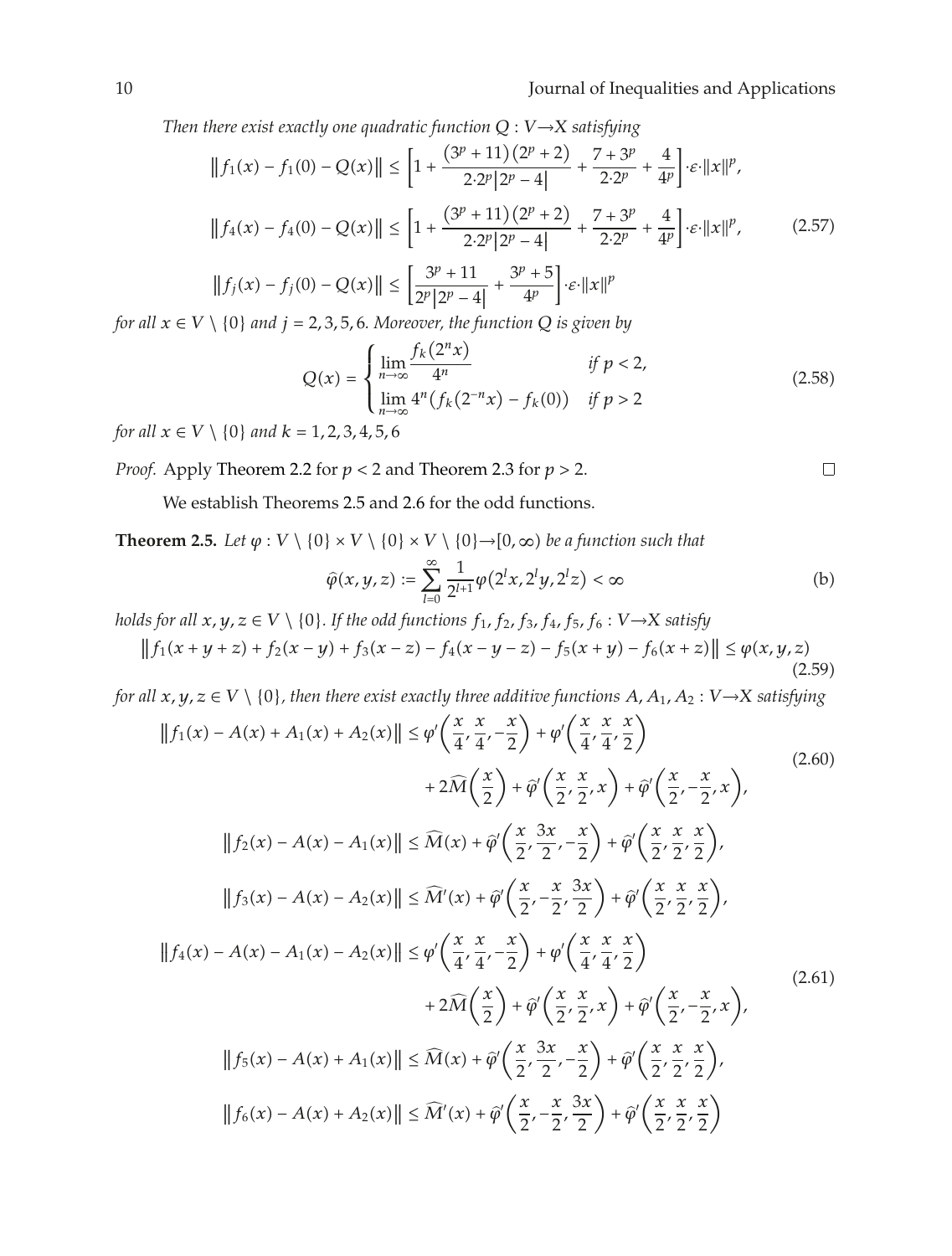*for all*  $x \in V \setminus \{0\}$ *, where* 

$$
\widehat{M}(x) := \sum_{l=0}^{\infty} \frac{1}{2^{l+1}} M(2^l x), \qquad \widehat{M}'(x) := \sum_{l=0}^{\infty} \frac{1}{2^{l+1}} M'(2^l x),
$$
\n
$$
\widehat{\varphi}'(x, y, z) := \sum_{l=0}^{\infty} \frac{1}{2^{l+1}} \varphi'(2^l x, 2^l y, 2^l z).
$$
\n(2.62)

*Moreover, the functions A, A*<sup>1</sup>*, A*<sup>2</sup> *are given by*

$$
A(x) = \lim_{n \to \infty} \frac{f_1(2^n x) + f_4(2^n x)}{2^{n+1}},
$$
  
\n
$$
A_1(x) = \lim_{n \to \infty} \frac{f_2(2^n x) - f_5(2^n x)}{2^{n+1}},
$$
  
\n
$$
A_2(x) = \lim_{n \to \infty} \frac{f_3(2^n x) - f_6(2^n x)}{2^{n+1}}
$$
\n(2.63)

*for all*  $x \in V$ *.* 

*Proof.* Replace *x* by −*x* in (2.59) to obtain

$$
\| -f_1(x - y - z) - f_2(x + y) - f_3(x + z) + f_4(x + y + z) + f_5(x - y) + f_6(x - z) \| \le \varphi(-x, y, z)
$$
\n(2.64)

for all  $x, y, z \in V \setminus \{0\}$ . Let the functions  $F, G, H : V \rightarrow X$  be defined by

$$
F(x) = \frac{1}{2} [f_1(x) + f_4(x)], \qquad G(x) = \frac{1}{2} [f_2(x) + f_5(x)], \qquad H(x) = \frac{1}{2} [f_3(x) + f_6(x)] \tag{2.65}
$$

for all  $x, y, z \in V$ . From  $(2.59)$  and  $(2.64)$ , we get

$$
||F(x+y+z) + G(x-y) + H(x-z) - F(x-y-z) - G(x+y) - H(x+z)|| \leq \varphi'(x,y,z)
$$
\n(2.66)

for all  $x, y, z \in V \setminus \{0\}$ . From (2.66), we have

$$
||H(2x) - G(2x)|| \le \varphi'(x, x, -x), \tag{2.67}
$$

for all  $x \in V \setminus \{0\}$ . It follows from  $(2.66)$  and  $(2.67)$  that

$$
||G(4x) - 2G(2x)|| = || - F(3x) - F(x) + G(2x) + G(4x) - H(2x)||
$$
  
+ 
$$
||2H(2x) - 2G(2x)|| + ||F(3x) + F(x) - G(2x) - H(2x)||
$$
(2.68)  

$$
\leq \varphi'(x, x, x) + 2\varphi'(x, x, -x) + \varphi'(x, 3x, -x)
$$

for all  $x \in V \setminus \{0\}$ . Replacing *x* by *x*/2 and dividing it by 2 in the above inequality, we obtain

$$
\left\| G(x) - \frac{G(2x)}{2} \right\| \le \frac{M(x)}{2} \tag{2.69}
$$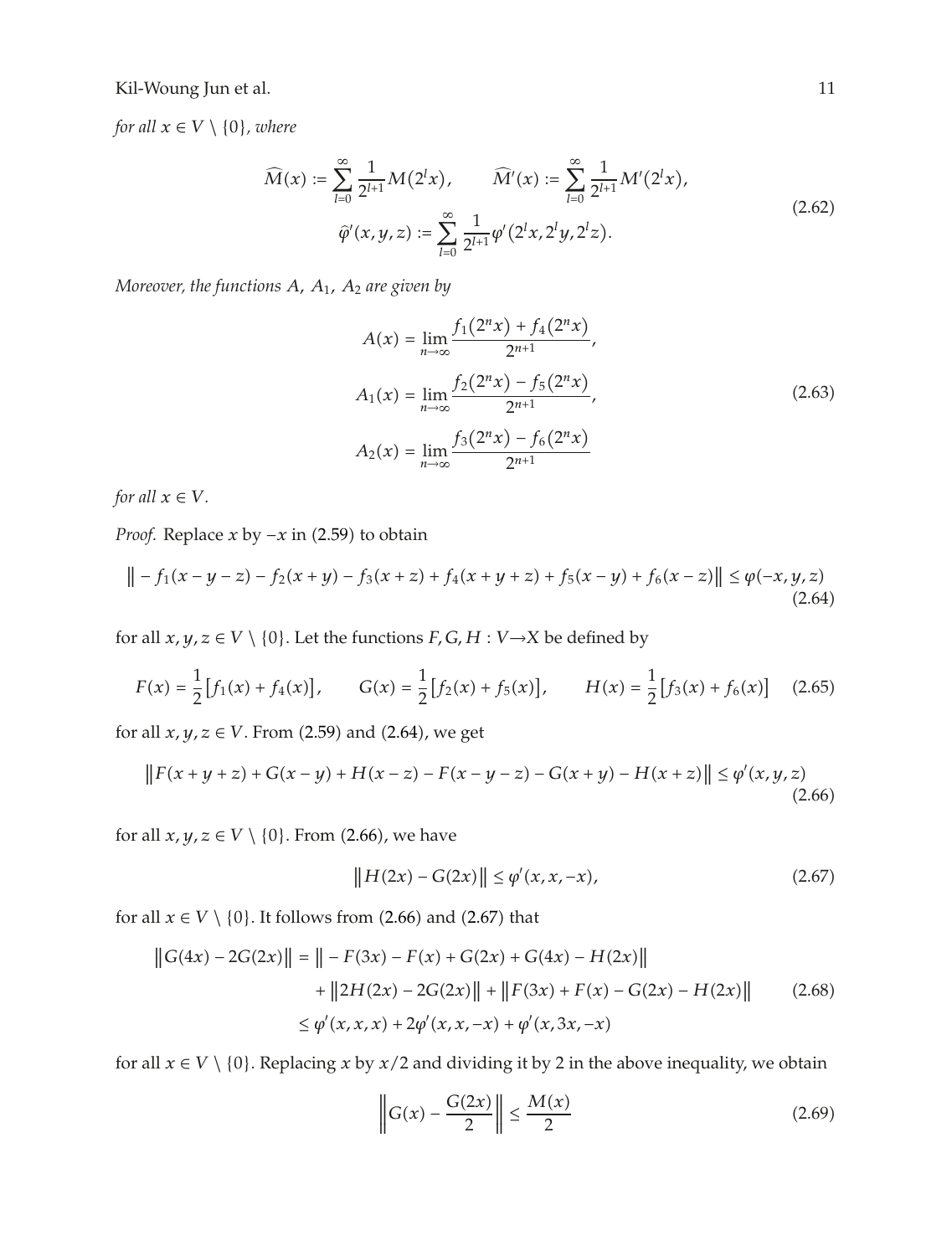for all  $x \in V \setminus \{0\}$ . Applying Lemma 2.1, we obtain

$$
\left\| G(x) - \lim_{n \to \infty} \frac{G(2^n x)}{2^n} \right\| \le \widehat{M}(x)
$$
\n(2.70)

for all  $x \in V \setminus \{0\}$ . Similarly we have

$$
\left\| H(x) - \lim_{n \to \infty} \frac{H(2^n x)}{2^n} \right\| \le \widehat{M}'(x) \tag{2.71}
$$

for all  $x \in V \setminus \{0\}$ . From  $(2.67)$ , we get

$$
\lim_{n \to \infty} \frac{G(2^n x)}{2^n} = \lim_{n \to \infty} \frac{H(2^n x)}{2^n}
$$
\n(2.72)

for all  $x \in V$  and we can define a function  $A : V \rightarrow X$  by

$$
A(x) = \lim_{n \to \infty} \frac{G(2^n x)}{2^n} = \lim_{n \to \infty} \frac{H(2^n x)}{2^n}
$$
 (2.73)

for all  $x \in V \setminus \{0\}$ . It follows from  $(2.66)$  and  $(2.70)$  that

$$
||F(x) - A(x)|| = ||F(x) - H\left(\frac{x}{4}\right) + F\left(\frac{x}{2}\right) - G\left(\frac{x}{2}\right) - H\left(\frac{3x}{4}\right)||
$$
  
+ 
$$
||H\left(\frac{3x}{4}\right) - F\left(\frac{x}{2}\right) - G\left(\frac{x}{2}\right) + H\left(\frac{x}{4}\right)|| + ||2G\left(\frac{x}{2}\right) - 2A\left(\frac{x}{2}\right)||
$$
 (2.74)  

$$
\leq \varphi'\left(\frac{x}{4}, \frac{x}{4}, -\frac{x}{2}\right) + \varphi'\left(\frac{x}{4}, \frac{x}{4}, \frac{x}{2}\right) + 2\widehat{M}\left(\frac{x}{2}\right)
$$

for all  $x \in V \setminus \{0\}$ . Replacing *x* by  $2^n x$ , dividing it by  $2^n$  in the above inequality and taking the limit in the resulted inequality as *n*→∞, we obtain

$$
\lim_{n \to \infty} \frac{F(2^n x)}{2^n} = A(x) \tag{2.75}
$$

for all  $x \in V \setminus \{0\}$ . From (2.73) and (2.75), we have

$$
A(x + y + z) + A(x - y) + A(x - z) - A(x - y - z) - A(x + y) - A(x + z) = 0
$$
 (2.76)

for all  $x, y, z \in V \setminus \{0\}$ . Replace *y* and *z* by 2*y* and *x* in (2.76) to obtain

$$
A(2x + 2y) + A(x - 2y) + A(2y) - A(x + 2y) - A(2x) = 0
$$
\n(2.77)

for all  $x, y, z \in V \setminus \{0\}$ . Replace *y* and *z* by  $-2y$  and *x* in (2.76) to get

$$
A(2x - 2y) + A(x + 2y) - A(2y) - A(x - 2y) - A(2x) = 0
$$
\n(2.78)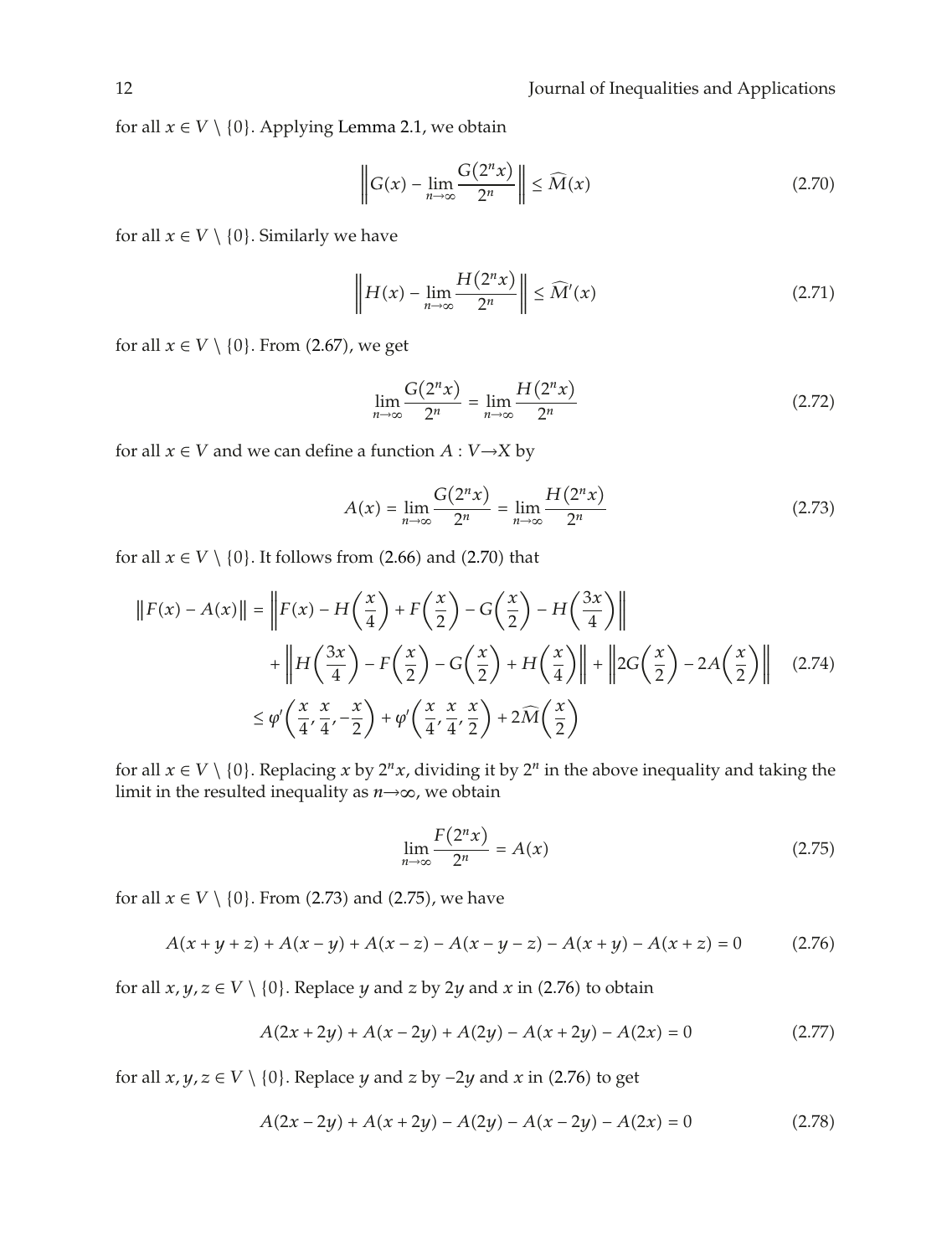for all  $x, y \in V \setminus \{0\}$ . Since  $A(0) = 0$  and  $A(2x) = 2A(x)$ , using the above two equalities, we have have

$$
A(x - y) + A(x + y) - A(2x) = 0
$$
\n(2.79)

for all  $x, y \in V$ . Hence, *A* is an additive function.

Let the functions  $F', G', H' : V \rightarrow X$  be defined by

$$
F'(x) = \frac{1}{2} [f_1(x) - f_4(x)], \qquad G'(x) = \frac{1}{2} [f_2(x) - f_5(x)], \qquad H'(x) = \frac{1}{2} [f_3(x) - f_6(x)] \quad (2.80)
$$

for all  $x, y, z \in V$ . From (2.59) and (2.64), we have

$$
||F'(x+y+z) + G'(x-y) + H'(x-z) + F'(x-y-z) + G'(x+y) + H'(x+z)|| \le \varphi'(x,y,z)
$$
\n(2.81)

for all  $x, y, z \in V \setminus \{0\}$ . It follows from (2.81) that

$$
\left\|G'(x) - \frac{G'(2x)}{2}\right\| \le \frac{1}{2} \left\|F'\left(\frac{3x}{2}\right) - F'\left(\frac{x}{2}\right) - G'(x) + G'(2x) + H'(x)\right\|
$$
  
+ 
$$
\frac{1}{2} \left\|F'\left(\frac{3x}{2}\right) - F'\left(\frac{x}{2}\right) + G'(x) + H'(x)\right\|
$$
  

$$
\le \frac{1}{2}\varphi'\left(\frac{x}{2}, \frac{3x}{2}, \frac{x}{2}\right) + \frac{1}{2}\varphi'\left(\frac{x}{2}, \frac{x}{2}, \frac{x}{2}\right)
$$
 (2.82)

for all  $x \in V \setminus \{0\}$ . Applying Lemma 2.1, we obtain an odd function  $A_1 : V \rightarrow X$  defined by

$$
A_1(x) = \lim_{n \to \infty} \frac{G'(2^n x)}{2^n};
$$
\n(2.83)

and the inequality

$$
||G'(x) - A_1(x)|| \leq \hat{\varphi}'\left(\frac{x}{2}, \frac{3x}{2}, -\frac{x}{2}\right) + \hat{\varphi}'\left(\frac{x}{2}, \frac{x}{2}, \frac{x}{2}\right)
$$
 (2.84)

holds for all  $x \in V \setminus \{0\}$ . Similarly we have an odd function  $A_2 : V \rightarrow X$  defined by

$$
A_2(x) = \lim_{n \to \infty} \frac{H'(2^n x)}{2^n}
$$
 (2.85)

for all  $x \in V$  and the inequality

$$
||H'(x) - A_2(x)|| \le \hat{\varphi}'\left(\frac{x}{2}, -\frac{x}{2}, \frac{3x}{2}\right) + \hat{\varphi}'\left(\frac{x}{2}, \frac{x}{2}, \frac{x}{2}\right)
$$
 (2.86)

for all  $x \in V \setminus \{0\}$ . Replace  $x, y, z$  by  $x, x, -x$  in  $(2.81)$  to get

$$
||2F'(x) + G'(2x) + H'(2x)|| \le \varphi'(x, x, -x)
$$
\n(2.87)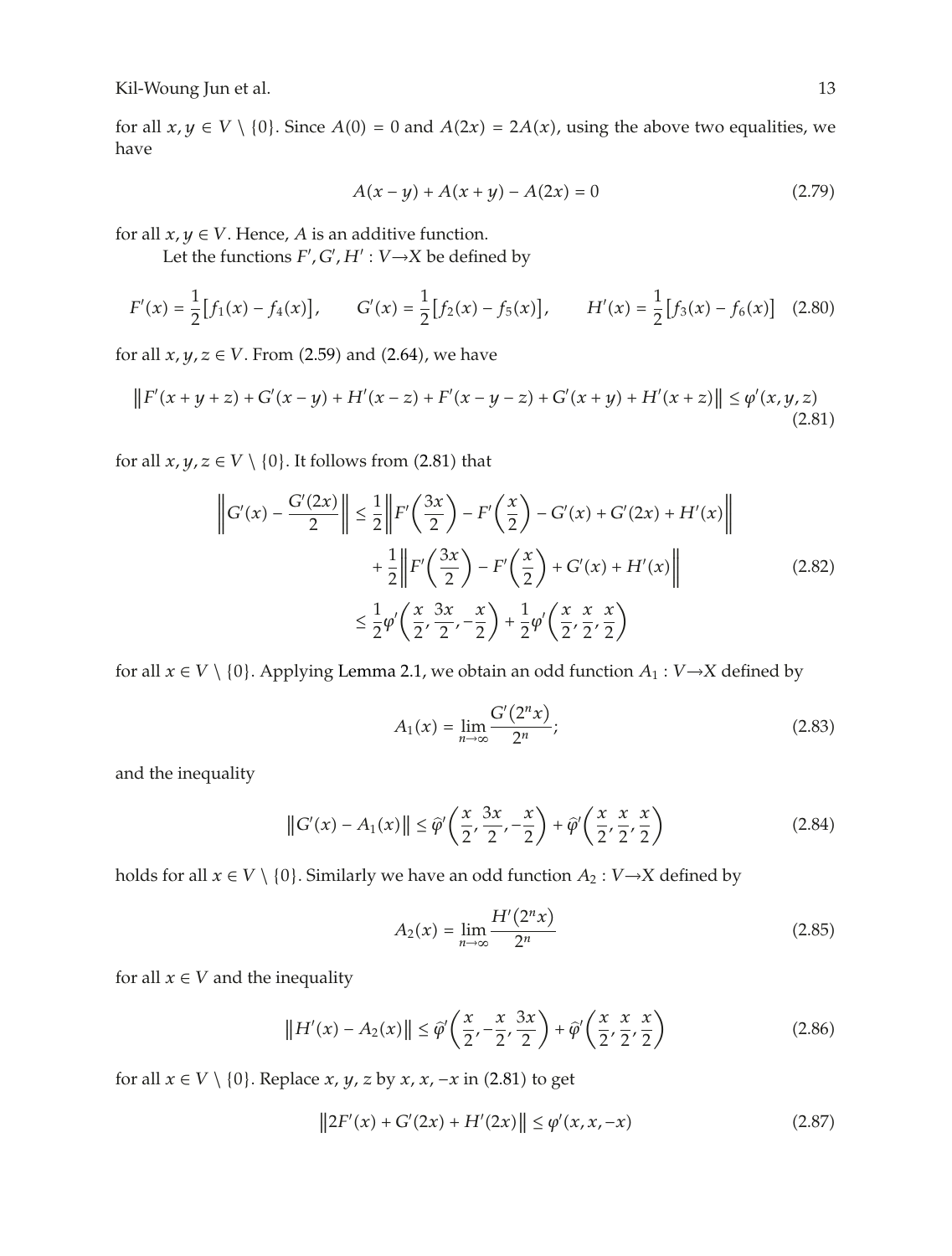for all  $x \in V \setminus \{0\}$ . Replacing  $x$  by  $2^{n-1}x$  and dividing it by  $2^n$  in the above inequality, we obtain

$$
\left\| \frac{2F'(2^{n-1}x) + G'(2^nx) + H'(2^nx)}{2^n} \right\| \le \frac{\varphi'(2^n x, 2^n x, -2^n x)}{2^n} \tag{2.88}
$$

for all  $x \in V \setminus \{0\}$ . Taking the limit in the above inequality as  $n \rightarrow \infty$ , we have

$$
\lim_{n \to \infty} \frac{F'(2^n x)}{2^n} = -A_1(x) - A_2(x) \tag{2.89}
$$

for all  $x \in V \setminus \{0\}$ . It follows from  $(2.81)$  that

$$
\left\| F'(x) - \frac{F'(2x)}{2} \right\| \le \frac{1}{2} \left\| F'(2x) + G'(0) - H'\left(\frac{x}{2}\right) - F'(x) + G'(x) + H'\left(\frac{3x}{2}\right) \right\|
$$
  
+ 
$$
\frac{1}{2} \left\| F'(x) + G'(x) - H'\left(\frac{x}{2}\right) + F'(0) + G'(0) + H'\left(\frac{3x}{2}\right) \right\|
$$
 (2.90)  

$$
\le \frac{1}{2} \left[ \varphi' \left(\frac{x}{2}, \frac{x}{2}, x\right) + \varphi' \left(\frac{x}{2}, \frac{x}{2}, -x\right) \right]
$$

for all  $x \in V \setminus \{0\}$ . Applying Lemma 2.1 and (2.89), we have

$$
\|F'(x) + A_1(x) + A_2(x)\| \leq \widehat{\varphi}'\left(\frac{x}{2}, \frac{x}{2}, x\right) + \widehat{\varphi}'\left(\frac{x}{2}, \frac{x}{2}, -x\right)
$$
\n(2.91)

for all  $x \in V \setminus \{0\}$ . From  $(2.81)$ ,  $(2.83)$ ,  $(2.85)$ , and  $(2.89)$ , we have

$$
-A_1(x+y+z) - A_2(x+y+z) + A_1(x-y) + A_2(x-z) - A_1(x-y-z)
$$
  

$$
-A_2(x-y-z) + A_1(x+y) + A_2(x+z) = 0
$$
\n(2.92)

for all  $x, y, z \in V \setminus \{0\}$ . Replace  $y$  and  $z$  by 2 $y$  and  $x$  in (2.92) to get

$$
-A_1(2x+2y) - A_2(2x+2y) + A_1(x-2y) + A_1(2y) + A_2(2y) + A_2(2x) + A_1(x+2y) = 0
$$
\n(2.93)

for all  $x, y \in V \setminus \{0\}$ . Replace  $y$  and  $z$  by  $x$  and  $2y$  in  $(2.92)$  to get

$$
-A_1(2x+2y) - A_2(2x+2y) + A_2(x-2y) + A_1(2y) + A_2(2y) + A_1(2x) + A_2(x+2y) = 0
$$
\n(2.94)

for all  $x, y \in V \setminus \{0\}$ . From the above two equalities, we get

$$
(A_1 - A_2)(x - 2y) - (A_1 - A_2)(2x) + (A_1 - A_2)(x + 2y) = 0
$$
\n(2.95)

for all  $x, y \in V \setminus \{0\}$ . Since  $A(0) = 0$ , we have

$$
(A_1 - A_2)(x - 2y) - (A_1 - A_2)(2x) + (A_1 - A_2)(x + 2y) = 0
$$
\n(2.96)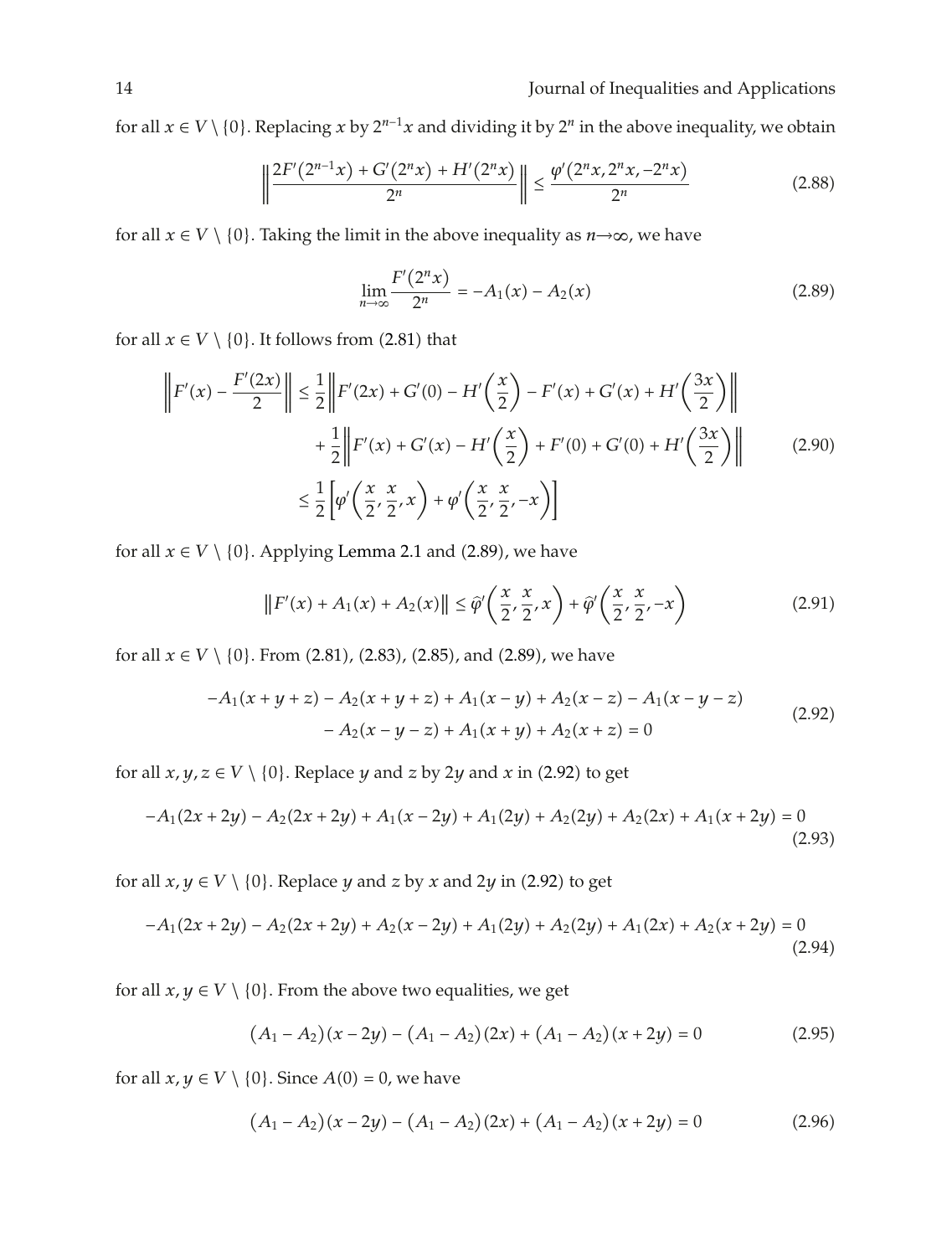for all  $x, y \in V$ . Hence  $A_1 - A_2$  is additive, that is,

$$
(A_1 - A_2)(x + y) = (A_1 - A_2)(x) + (A_1 - A_2)(y)
$$
\n(2.97)

for all  $x, y \in V$ . Replace  $z$  by  $-y$  in (2.92) to obtain

$$
-A_1(x) - A_2(x) + A_1(x - y) + A_2(x + y) - A_1(x) - A_2(x) + A_1(x + y) + A_2(x - y) = 0
$$
 (2.98)

for all  $x, y \in V \setminus \{0\}$ . Since  $A_1 - A_2$  is additive, we have

$$
A_2(2x) - A_2(x + y) - A_2(x - y) = A_1(2x) - A_1(x + y) - A_1(x - y)
$$
\n(2.99)

for all  $x, y \in V \setminus \{0\}$ . From this and  $(2.98)$ , we get

$$
-A_1(4x) + 2A_1(x - y) + 2A_1(x + y) = 0
$$
\n(2.100)

for all  $x, y \in V \setminus \{0\}$ . From this and  $A_1(0) = 0$ , we have

$$
A_1(x + y) = A_1(x) + A_1(y)
$$
 (2.101)

for all  $x, y \in V$ . Since  $A_1$  and  $A_1 - A_2$  are additive,  $A_2$  is additive.

From (2.74), (2.91), and the definitions of *F, F'*, we have

$$
\|f_1(x) - A(x) + A_1(x) + A_2(x)\| \le \|F(x) - A(x)\| + \|F'(x) + A_1(x) + A_2(x)\|
$$
  

$$
\le \varphi' \left(\frac{x}{4}, \frac{x}{4}, -\frac{x}{2}\right) + \varphi' \left(\frac{x}{4}, \frac{x}{4}, \frac{x}{2}\right) + 2\widehat{M}\left(\frac{x}{2}\right)
$$
  

$$
+ \widehat{\varphi}' \left(\frac{x}{2}, \frac{x}{2}, x\right) + \widehat{\varphi}' \left(\frac{x}{2}, \frac{x}{2}, -x\right)
$$
 (2.102)

for all  $x \in V \setminus \{0\}$ . The rest of inequalities in  $(2.60)$  can be shown by the similar method.  $\Box$ 

**Theorem 2.6.** *Let*  $\varphi : V \setminus \{0\} \times V \setminus \{0\} \times V \setminus \{0\} \rightarrow [0, \infty)$  be a function such that

$$
\widehat{\varphi}(x, y, z) := \sum_{l=0}^{\infty} 2^l \varphi \left( \frac{x}{2^{l+1}}, \frac{y}{2^{l+1}}, \frac{z}{2^{l+1}} \right) < \infty \tag{b'}
$$

*holds for all*  $x, y, z \in V \setminus \{0\}$ *. If the odd functions*  $f_1, f_2, f_3, f_4, f_5, f_6 : V \rightarrow X$  *satisfy inequalities* (2.59)<br>for all  $x, y, z \in V \setminus \{0\}$ , then there exist exactly three addition functions  $A, A_1, A_2 : V \rightarrow X$  catisfyi *for all*  $x, y, z \in V \setminus \{0\}$ , then there exist exactly three additive functions  $A, A_1, A_2 : V \rightarrow X$  satisfying *the inequalities* (2.60) *for all*  $x \in V \setminus \{0\}$ *, where* 

$$
\widehat{M}(x) := \sum_{l=0}^{\infty} 2^l M\left(\frac{x}{2^{l+1}}\right), \qquad \widehat{M}'(x) := \sum_{l=0}^{\infty} 2^l M'\left(\frac{x}{2^{l+1}}\right),
$$
\n
$$
\widehat{\varphi}'(x, y, z) := \sum_{l=0}^{\infty} 2^l \varphi'\left(\frac{x}{2^{l+1}}, \frac{y}{2^{l+1}}, \frac{z}{2^{l+1}}\right).
$$
\n(2.103)

*Moreover, the functions A, A*<sup>1</sup>*, A*<sup>2</sup> *are given by*

$$
A(x) = \lim_{n \to \infty} 2^{n-2} \left( f_1\left(\frac{x}{2^n}\right) + f_4\left(\frac{x}{2^n}\right) - f_1\left(-\frac{x}{2^n}\right) - f_4\left(-\frac{x}{2^n}\right) \right),
$$
  
\n
$$
A_1(x) = \lim_{n \to \infty} 2^{n-2} \left( f_2\left(\frac{x}{2^n}\right) - f_5\left(\frac{x}{2^n}\right) - f_2\left(-\frac{x}{2^n}\right) + f_5\left(-\frac{x}{2^n}\right) \right),
$$
  
\n
$$
A_2(x) = \lim_{n \to \infty} 2^{n-2} \left( f_3\left(\frac{x}{2^n}\right) - f_6\left(\frac{x}{2^n}\right) - f_3\left(-\frac{x}{2^n}\right) + f_6\left(-\frac{x}{2^n}\right) \right)
$$
  
\n(2.104)

*for all*  $x \in V$ *.*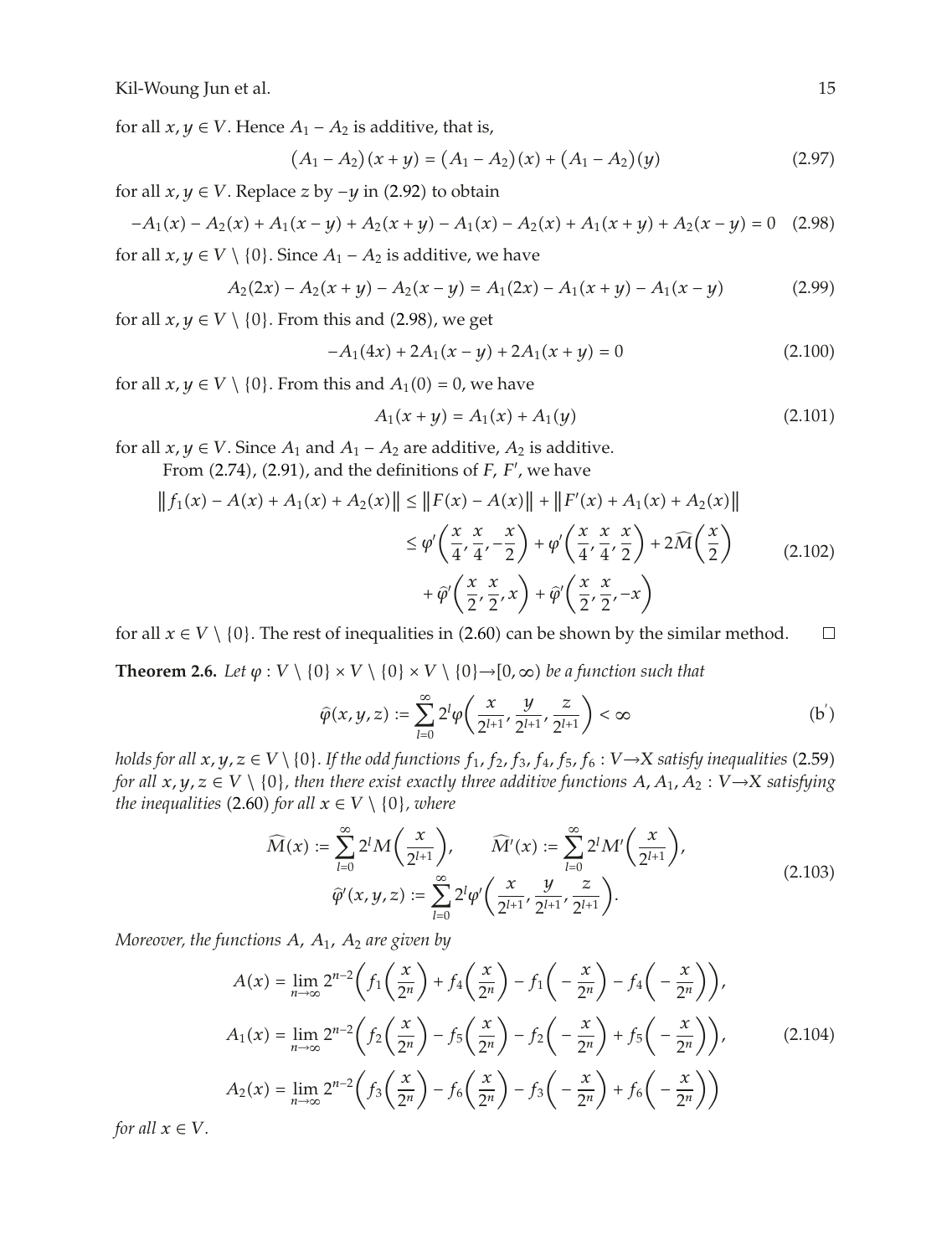*Proof.* The proof is similar to that of Theorem 2.5.

Applying Theorems 2.5 and 2.6, we get the following corollary in the sense of Rassias inequality.

**Corollary 2.7.** *Let*  $p \neq 1$ *. If the odd functions*  $f_i$  :  $V \rightarrow X$ *,*  $i = 1, 2, ..., 6$ *, satisfy* 

$$
||f_1(x + y + z) + f_2(x - y) + f_3(x - z) - f_4(x - y - z) - f_5(x + y) - f_6(x + z)||
$$
  
\n
$$
\leq \varepsilon (||x||^p + ||y||^p + ||z||^p)
$$
\n(2.105)

*for all*  $x, y, z \in V \setminus \{0\}$ *.* 

*Then there exist exactly three additive functions*  $A$ ,  $A_1$ ,  $A_2$  :  $V \rightarrow X$  *satisfying* 

$$
||f_1(x) - f_1(0) - A(x) + A_1(x) + A_2(x)|| \le \left[\frac{2}{2^p} + \frac{4}{4^p} + \frac{2(3^p + 11) + 4 \cdot 2^p + 2 \cdot 4^p}{4^p |2^p - 2|}\right] \cdot \varepsilon \cdot ||x||^p,
$$
  
\n
$$
||f_2(x) - f_2(0) - A(x) - A_1(x)|| \le \frac{2(3^p + 8)}{2^p |2^p - 2|} \cdot \varepsilon \cdot ||x||^p,
$$
  
\n
$$
||f_3(x) - f_3(0) - A(x) - A_2(x)|| \le \frac{2(3^p + 8)}{2^p |2^p - 2|} \cdot \varepsilon \cdot ||x||^p,
$$
  
\n
$$
||f_4(x) - f_4(0) - A(x) - A_1(x) - A_2(x)|| \le \left[\frac{2}{2^p} + \frac{4}{4^p} + \frac{2(3^p + 11) + 4 \cdot 2^p + 2 \cdot 4^p}{4^p |2^p - 2|}\right] \cdot \varepsilon \cdot ||x||^p,
$$
  
\n
$$
||f_5(x) - f_5(0) - A(x) + A_1(x)|| \le \frac{2(3^p + 8)}{2^p |2^p - 2|} \cdot \varepsilon \cdot ||x||^p,
$$
  
\n
$$
||f_6(x) - f_6(0) - A(x) + A_2(x)|| \le \frac{2(3^p + 8)}{2^p |2^p - 2|} \cdot \varepsilon \cdot ||x||^p
$$

*for all*  $x \in V \setminus \{0\}$ *. Moreover, the functions A, A*<sub>1</sub>*, A*<sub>2</sub> *are given by* 

$$
A(x) = \begin{cases} \lim_{n \to \infty} \frac{f_1(2^n x) + f_4(2^n x) - f_1(-2^n x) - f_4(-2^n x)}{2^{n+2}}, & \text{if } p < 1, \\ \lim_{n \to \infty} 2^{n-2} \left( f_1\left(\frac{x}{2^n}\right) + f_4\left(\frac{x}{2^n}\right) - f_1\left(-\frac{x}{2^n}\right) - f_4\left(-\frac{x}{2^n}\right) \right), & \text{if } p > 1, \end{cases}
$$

$$
A_1(x) = \begin{cases} \lim_{n \to \infty} \frac{f_2(2^n x) - f_5(2^n x) - f_2(-2^n x) + f_5(-2^n x)}{2^{n+2}}, & \text{if } p < 1, \\ \lim_{n \to \infty} \frac{f_2(x)}{2^n x}, & \text{if } p < 1. \end{cases}
$$
(2.107)

$$
\left(\lim_{n\to\infty} 2^{n-2}\left(f_2\left(\frac{x}{2^n}\right) - f_5\left(\frac{x}{2^n}\right) - f_2\left(-\frac{x}{2^n}\right) + f_5\left(-\frac{x}{2^n}\right)\right), \text{ if } p > 1,
$$
\n
$$
\left(\lim \frac{f_3(2^n x) - f_6(2^n x) - f_3(-2^n x) + f_6(-2^n x)}{2^n}\right), \text{ if } p < 1,
$$

$$
A_2(x) = \begin{cases} \lim_{n \to \infty} \frac{5x^2 - 3x - 3}{2n+2}, & \text{if } p < 1, \\ \lim_{n \to \infty} 2^{n-2} \left( f_3\left(\frac{x}{2^n}\right) - f_6\left(\frac{x}{2^n}\right) - f_3\left(-\frac{x}{2^n}\right) + f_6\left(-\frac{x}{2^n}\right) \right), & \text{if } p > 1 \end{cases}
$$

*for all*  $x \in V$ *.* 

 $\Box$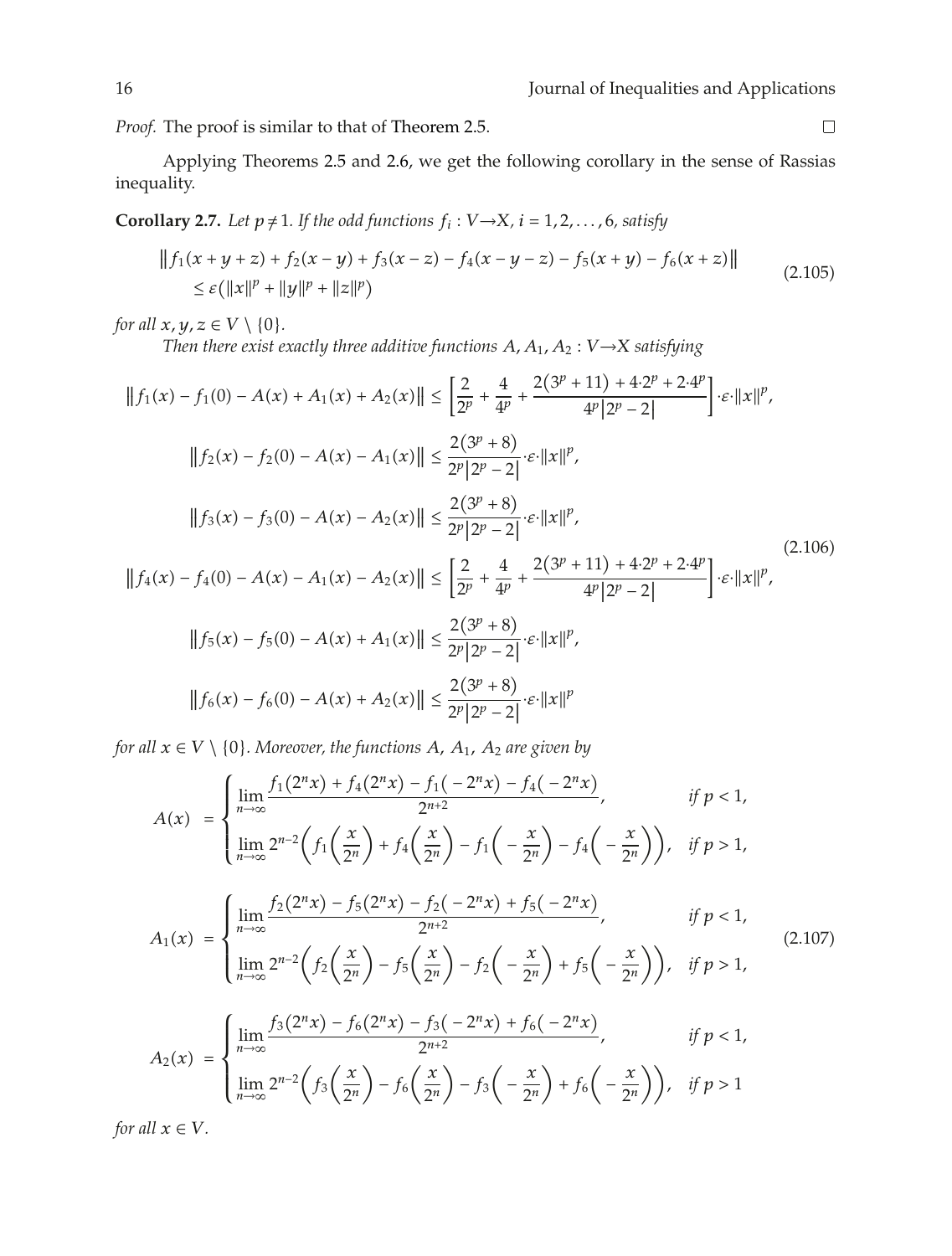*Proof.* Apply Theorem 2.5 for *p <* 1 and Theorem 2.6 for *p >* 1.

We establish the following theorem for the general case from Theorems 2.2 and 2.5.

**Theorem 2.8.** Let  $\varphi : V \setminus \{0\} \times V \setminus \{0\} \times V \setminus \{0\} \to [0, \infty)$  be a function that satisfies conditions (a) and (b). Suppose that the functions  $f : V \setminus Y$  i = 1.2  $\neq$  satisfies the inequality and (b). Suppose that the functions  $f_i: V{\rightarrow}X$ ,  $i=1,2,\ldots,6$ , satisfy the inequality

$$
|| f_1(x + y + z) + f_2(x - y) + f_3(x - z) - f_4(x - y - z) - f_5(x + y) - f_6(x + z)|| \le \varphi(x, y, z)
$$
\n(2.108)

*for all*  $x, y, z \in V \setminus \{0\}$ . Then there exist exactly one quadratic function  $Q : V \rightarrow X$  and exactly three *additive functions A, A*<sup>1</sup>*, A*<sup>2</sup> : *<sup>V</sup>* <sup>→</sup>*<sup>X</sup> satisfying*

$$
\|f_1(x) - f_1(0) - Q(x) - A(x) + A_1(x) + A_2(x)\|
$$
  
\n
$$
\leq \frac{1}{2} \Big[ \varphi'_e \Big( \frac{x}{2}, \frac{3}{2}x, -x \Big) + \varphi'_e \Big( \frac{x}{2}, \frac{x}{2}, -x \Big) \Big] + 2\varphi'_e \Big( \frac{x}{4}, \frac{x}{4}, -\frac{x}{2} \Big) + 2\varphi'_e \Big( \frac{x}{4}, \frac{x}{4}, \frac{x}{2} \Big)
$$
  
\n
$$
+ \frac{1}{2} \widetilde{M}_e(2x) + \widetilde{M}_e(x) + 2\widehat{M}_e \Big( \frac{x}{2} \Big) + \widehat{\varphi}'_e \Big( \frac{x}{2}, \frac{x}{2}, x \Big) + \widehat{\varphi}'_e \Big( \frac{x}{2}, -\frac{x}{2}, x \Big),
$$

$$
\|f_2(x) - f_2(0) - Q(x) - A(x) - A_1(x)\|
$$
  
\n
$$
\leq \widetilde{M}_e(x) + \varphi'_e\left(\frac{x}{4}, \frac{3x}{4}, -\frac{x}{4}\right) + \varphi'_e\left(\frac{x}{4}, \frac{x}{4}, \frac{x}{4}\right) + \widehat{M}_e(x) + \widehat{\varphi}'_e\left(\frac{x}{2}, \frac{3x}{2}, -\frac{x}{2}\right) + \widehat{\varphi}'_e\left(\frac{x}{2}, \frac{x}{2}, \frac{x}{2}\right),
$$

$$
||f_3(x) - f_3(0) - Q(x) - A(x) - A_2(x)||
$$
  
\n
$$
\leq \widetilde{M}'_e(x) + \varphi'_e\left(\frac{x}{4}, \frac{x}{4}, -\frac{3x}{4}\right) + \varphi'_e\left(\frac{x}{4}, \frac{x}{4}, \frac{x}{4}\right) + \widehat{M}'_e(x) + \widehat{\varphi}'_e\left(\frac{x}{2}, \frac{x}{2}, -\frac{3x}{2}\right) + \widehat{\varphi}'_e\left(\frac{x}{2}, \frac{x}{2}, \frac{x}{2}\right),
$$

$$
\|f_4(x) - f_4(0) - Q(x) - A(x) - A_1(x) - A_2(x)\|
$$
  
\n
$$
\leq \frac{1}{2} \Big[ \varphi'_e \Big( \frac{x}{2}, \frac{3}{2}x, -x \Big) + \varphi'_e \Big( \frac{x}{2}, \frac{x}{2}, -x \Big) \Big] + 2\varphi'_e \Big( \frac{x}{4}, \frac{x}{4}, -\frac{x}{2} \Big) + 2\varphi'_e \Big( \frac{x}{4}, \frac{x}{4}, \frac{x}{2} \Big)
$$
  
\n
$$
+ \frac{1}{2} \widetilde{M}_e(2x) + \widetilde{M}_e(x) + 2\widehat{M}_e \Big( \frac{x}{2} \Big) + \widehat{\varphi}'_e \Big( \frac{x}{2}, \frac{x}{2}, x \Big) + \widehat{\varphi}'_e \Big( \frac{x}{2}, -\frac{x}{2}, x \Big),
$$

$$
\|f_5(x) - f_5(0) - Q(x) - A(x) + A_1(x)\|
$$
  
\n
$$
\leq \widetilde{M}_e(x) + \varphi'_e\left(\frac{x}{4}, \frac{3x}{4}, -\frac{x}{4}\right) + \varphi'_e\left(\frac{x}{4}, \frac{x}{4}, \frac{x}{4}\right) + \widehat{M}_e(x) + \widehat{\varphi}'_e\left(\frac{x}{2}, \frac{3x}{2}, -\frac{x}{2}\right) + \widehat{\varphi}'_e\left(\frac{x}{2}, \frac{x}{2}, \frac{x}{2}\right),
$$
  
\n
$$
\|f_6(x) - f_6(0) - Q(x) - A(x) + A_2(x)\|
$$

$$
\leq \widetilde{M}'(x) + \varphi_e' \left(\frac{x}{4}, \frac{x}{4}, -\frac{3x}{4}\right) + \varphi_e' \left(\frac{x}{4}, \frac{x}{4}, \frac{x}{4}\right) + \widehat{M}_e'(x) + \widehat{\varphi}_e' \left(\frac{x}{2}, \frac{x}{2}, -\frac{3x}{2}\right) + \widehat{\varphi}_e' \left(\frac{x}{2}, \frac{x}{2}, \frac{x}{2}\right)
$$
\n(2.109)

 $\Box$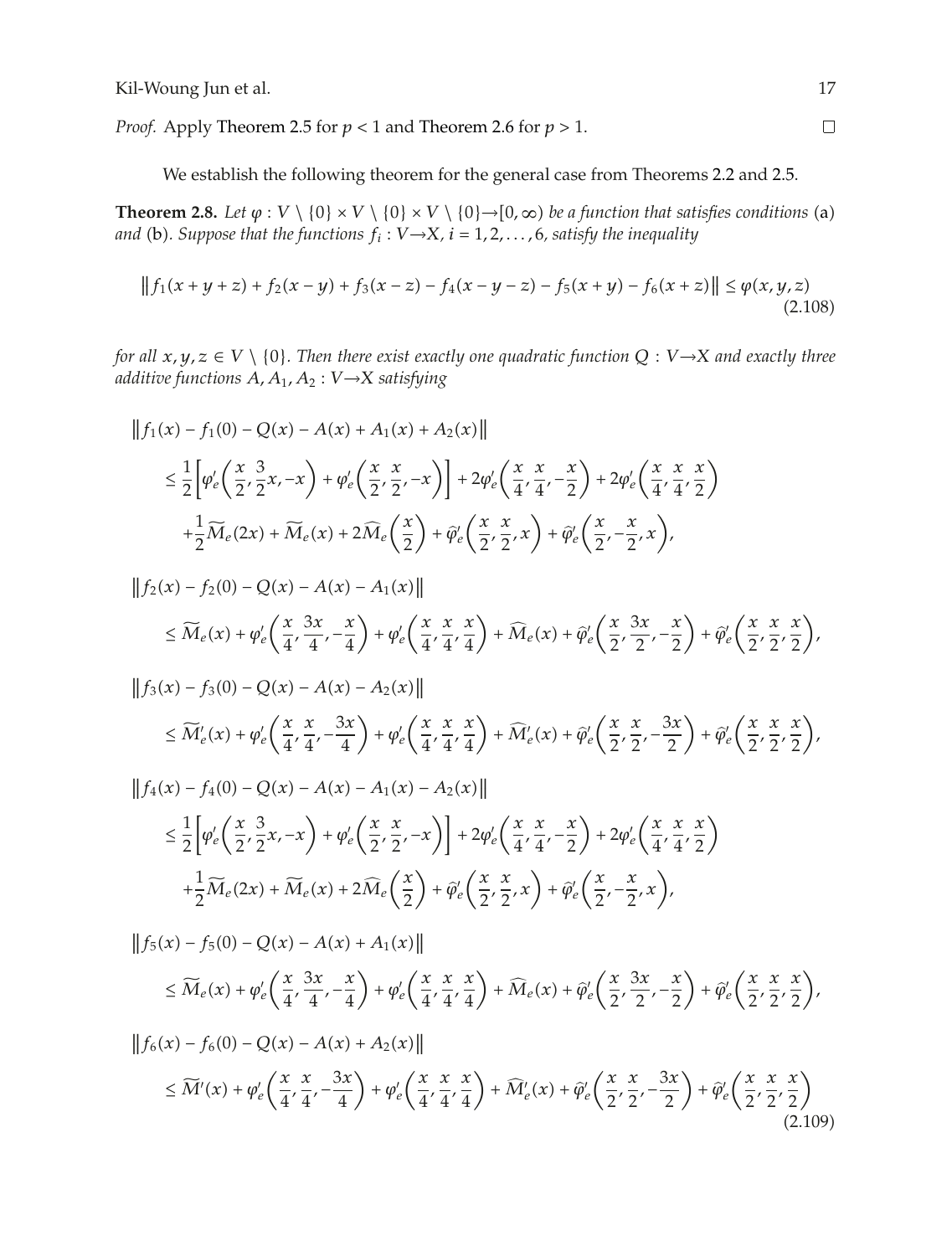*for all*  $x \in V \setminus \{0\}$ *, where* 

$$
\widetilde{M}_e(x) := \sum_{l=0}^{\infty} \frac{1}{4^{l+1}} M_e(2^l x), \qquad \widetilde{M}'_e(x) := \sum_{l=0}^{\infty} \frac{1}{4^{l+1}} M'_e(2^l x), \n\widehat{M}_e := \sum_{l=0}^{\infty} \frac{1}{2^{l+1}} M_e(2^l x), \qquad \widehat{M}'_e := \sum_{l=0}^{\infty} \frac{1}{2^{l+1}} M_e(2^l x), \n\widehat{\varphi}'_e(x, y, z) := \sum_{l=0}^{\infty} \frac{1}{2^{l+1}} \varphi'_e(2^l x, 2^l y, 2^l z)
$$
\n(2.110)

*for all*  $x \in V \setminus \{0\}$ *. Moreover, the function*  $Q$  *is given by* 

$$
Q(x) = \lim_{n \to \infty} \frac{f_k(2^n x) + f_k(-2^n x)}{2 \cdot 4^n}
$$
 (2.111)

*for*  $i = 1, 2, 3, 4, 5, 6$  *and the functions*  $A$ *,*  $A_1$ *,*  $A_2$  *are given by* 

$$
A(x) = \lim_{n \to \infty} \frac{f_1(2^n x) + f_4(2^n x) - f_1(-2^n x) - f_4(-2^n x)}{2^{n+2}},
$$
  
\n
$$
A_1(x) = \lim_{n \to \infty} \frac{f_2(2^n x) - f_5(2^n x) - f_2(-2^n x) + f_5(-2^n x)}{2^{n+2}},
$$
  
\n
$$
A_2(x) = \lim_{n \to \infty} \frac{f_3(2^n x) - f_6(2^n x) - f_3(-2^n x) + f_6(-2^n x)}{2^{n+2}}
$$
\n(2.112)

*for all,*  $x \in V$ *.* 

Proof. From (2.108), we obtain

$$
||f_1(-x - y - z) + f_2(-x + y) + f_3(-x + z) - f_4(-x + y + z) - f_5(-x - y) - f_6(-x - z)||
$$
  
\$\le \varphi(-x, -y, -z)\$ (2.113)

for all  $x, y, z \in V \setminus \{0\}$ . From (2.108) and this inequality, one gets

$$
||f_{1e}(x+y+z)+f_{2e}(x-y)+f_{3e}(x-z)-f_{4e}(x-y-z)-f_{5e}(x+y)-f_{6e}(x+z)|| \leq \varphi_e(x,y,z),
$$
  
\n
$$
||f_{1o}(x+y+z)+f_{2o}(x-y)+f_{3o}(x-z)-f_{4o}(x-y-z)-f_{5o}(x+y)-f_{6o}(x+z)|| \leq \varphi_e(x,y,z)
$$
\n(2.114)

for all *x, y, z* ∈ *V* \ {0}, where  $f_{ke}(x) = (f_k(x) + f_k(-x))/2$ ,  $f_{ko}(x) = (f_k(x) - f_k(-x))/2$  for all *x* ∈ *V* \ {0},  $k = 1, 2, 3, 4, 5, 6$  Since  $f_k$  is an over function,  $f_k$  is an odd function and all *x* ∈ *V* \ {0}, *k* = 1,2,3,4,5,6. Since *f<sub>ke</sub>* is an even function, *f<sub>ko</sub>* is an odd function, and *f<sub>k</sub>* = *f<sub>ke</sub>* + *f<sub>ko</sub>*, we can apply Theorems 2.2 and 2.5 to get the desired result. □  $f_k = f_{ke} + f_{ko}$ , we can apply Theorems 2.2 and 2.5 to get the desired result.

We establish the following theorem for the general case from Theorems 2.2 and 2.6.

**Theorem 2.9.** Let  $\varphi : V \setminus \{0\} \times V \setminus \{0\} \times V \setminus \{0\} \to [0, \infty)$  be a function that satisfies conditions (a) and (b'). If the functions  $f_1$ ,  $f_2$ ,  $f_3$ ,  $f_4$ ,  $f_5$ ,  $f_6$ :  $V \rightarrow X$  satisfy inequalities (2.108) for all  $x, y, z \in V \setminus \{0\}$ , then there exist exactly one quadratic function  $Q: V \rightarrow X$  and exactly three additive *V* \ {0}*, then there exist exactly one quadratic function Q* : *V* <sup>→</sup>*X and exactly three additive functions*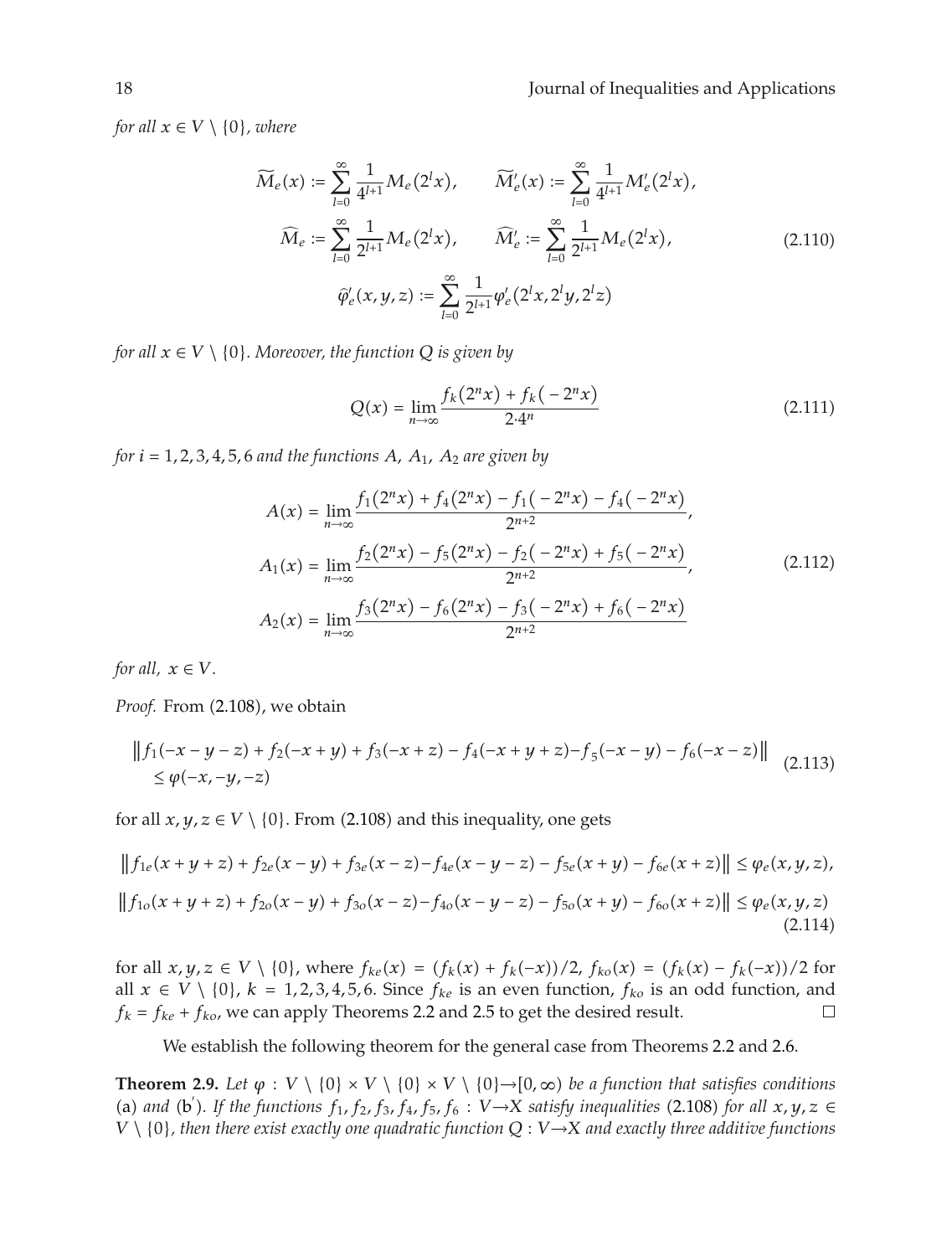*A, A*<sub>1</sub>*, A*<sub>2</sub> : *V* →*X satisfying the inequalities in Theorem 2.8 for all*  $x \in V \setminus \{0\}$ *, where*  $M_e$ *,*  $M'_e$  *are as*<br>in Theorem 2.8 and *in Theorem 2.8 and*

$$
\widehat{M}_e(x) := \sum_{l=0}^{\infty} 2^l M_e \left( \frac{x}{2^{l+1}} \right), \qquad \widehat{M}'_e(x) := \sum_{l=0}^{\infty} 2^l M'_e \left( \frac{x}{2^{l+1}} \right),
$$
\n
$$
\widehat{\varphi}'_e(x, y, z) := \sum_{l=0}^{\infty} 2^l \varphi'_e \left( \frac{x}{2^{l+1}}, \frac{y}{2^{l+1}}, \frac{z}{2^{l+1}} \right)
$$
\n(2.115)

*for all*  $x \in V \setminus \{0\}$ . Moreover, the function  $Q$  is given by (2.111) and the functions  $A$ ,  $A_1$ ,  $A_2$  are given<br>by *by*

$$
A(x) = \lim_{n \to \infty} 2^{n-2} \left( f_1\left(\frac{x}{2^n}\right) + f_4\left(\frac{x}{2^n}\right) - f_1\left(-\frac{x}{2^n}\right) - f_4\left(-\frac{x}{2^n}\right) \right), \tag{2.116}
$$

$$
A_1(x) = \lim_{n \to \infty} 2^{n-2} \left( f_2\left(\frac{x}{2^n}\right) - f_5\left(\frac{x}{2^n}\right) - f_2\left(-\frac{x}{2^n}\right) + f_5\left(-\frac{x}{2^n}\right) \right),
$$
  

$$
A_2(x) = \lim_{n \to \infty} 2^{n-2} \left( f_3\left(\frac{x}{2^n}\right) - f_6\left(\frac{x}{2^n}\right) - f_3\left(-\frac{x}{2^n}\right) + f_6\left(-\frac{x}{2^n}\right) \right)
$$
(2.117)

*for all*  $x \in V$ *.* 

### We establish the following theorem for the general case from Theorems 2.3 and 2.6.

**Theorem 2.10.** *Let*  $\varphi : V \setminus \{0\} \times V \setminus \{0\} \times V \setminus \{0\} \to [0, \infty)$  *be a function that satisfies conditions* (a) and (b). If the functions  $f_1$ ,  $f_2$ ,  $f_3$ ,  $f_4$ ,  $f_5$ ,  $f_6$ :  $V \rightarrow X$  satisfy inequalities (2.108) for all  $x, y, z \in V$ . *V* \ {0}*, then there exist exactly one quadratic function Q* : *V* <sup>→</sup>*X and exactly three additive functions A, A*<sub>1</sub>*, A*<sub>2</sub> : *V* →*X* satisfying the inequalities in Theorem 2.8 for all  $x \in V \setminus \{0\}$ , where  $M_e$ ,  $M'_e$ ,  $\hat{\varphi}'_e$  are *as in Theorem 2.9 and*

$$
\widetilde{M}_e(x) := \sum_{l=0}^{\infty} 4^l M_e\left(\frac{x}{2^{l+1}}\right), \qquad \widetilde{M}'_e(x) := \sum_{l=0}^{\infty} 4^l M'_e\left(\frac{x}{2^{l+1}}\right)
$$
\n(2.118)

*for all*  $x \in V \setminus \{0\}$ *. Moreover, the function Q is given by* 

$$
Q(x) = \lim_{n \to \infty} 2 \cdot 4^{n-1} \left( f_k(2^{-n}x) + f_k(-2^{-n}x) - 2f_k(0) \right)
$$
 (2.119)

*for*  $i = 1, 2, 3, 4, 5, 6$  *and the functions*  $A$ *,*  $A_1$ *,*  $A_2$  *are given by* (2.116) *for all*  $x \in V$ *.* 

**Corollary 2.11.** Let  $p \neq 1$ , 2 and  $\varepsilon > 0$ . Suppose that the functions  $f_i : V \rightarrow X$ ,  $i = 1, 2, ..., 6$ , satisfy

$$
|| f_1(x + y + z) + f_2(x - y) + f_3(x - z) - f_4(x - y - z) - f_5(x + y) - f_6(x + z)||
$$
  
\n
$$
\leq \varepsilon (||x||^p + ||y||^p + ||z||^p)
$$
\n(2.120)

*for all*  $x, y, z \in V \setminus \{0\}$ *.*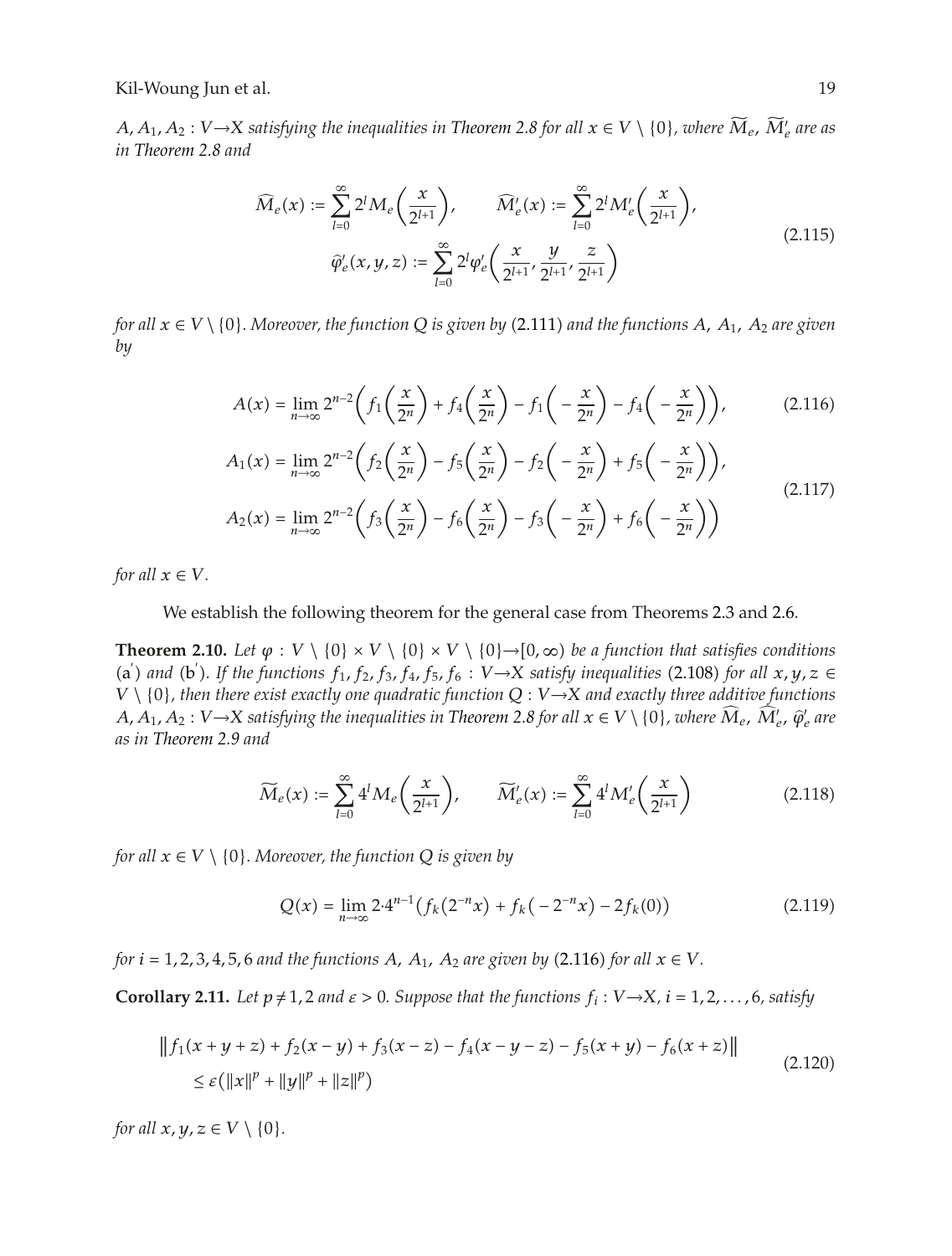*Then there exist exactly one quadratic function Q* : *V* <sup>→</sup>*X and three additive functions*  $A, A_1, A_2 : V \rightarrow X$  *satisfying* 

$$
||f_1(x) - f_1(0) - Q(x) - A(x) + A_1(x) + A_2(x)||
$$
\n
$$
\leq \left[ \frac{(3^p + 11)(2^p + 2)}{2 \cdot 2^p |2^p - 4|} + \frac{11 + 3^p}{2 \cdot 2^p} + 1 + \frac{8}{4^p} + \frac{2(3^p + 11) + 4 \cdot 2^p + 2 \cdot 4^p}{4^p |2^p - 2|} \right] \cdot \varepsilon \cdot ||x||^p,
$$
\n
$$
||f_2(x) - f_2(0) - Q(x) - A(x) - A_1(x)|| \leq \left[ \frac{(3^p + 11)}{2^p |2^p - 4|} + \frac{3^p + 5}{4^p} + \frac{2(3^p + 8)}{2^p |2^p - 2|} \right] \cdot \varepsilon \cdot ||x||^p,
$$
\n
$$
||f_3(x) - f_3(0) - Q(x) - A(x) - A_2(x)|| \leq \left[ \frac{(3^p + 11)}{2^p |2^p - 4|} + \frac{3^p + 5}{4^p} + \frac{2(3^p + 8)}{2^p |2^p - 2|} \right] \cdot \varepsilon \cdot ||x||^p,
$$
\n
$$
||f_4(x) - f_4(0) - Q(x) - A(x) - A_1(x) - A_2(x)||
$$
\n
$$
\leq \left[ \frac{(3^p + 11)(2^p + 2)}{2 \cdot 2^p |2^p - 4|} + \frac{11 + 3^p}{2 \cdot 2^p} + 1 + \frac{8}{4^p} + \frac{2(3^p + 11) + 4 \cdot 2^p + 2 \cdot 4^p}{4^p |2^p - 2|} \right] \cdot \varepsilon \cdot ||x||^p
$$
\n
$$
||f_5(x) - f_5(0) - Q(x) - A(x) + A_1(x)|| \leq \left[ \frac{(3^p + 11)}{2^p |2^p - 4|} + \frac{3^p + 5}{4^p} + \frac{2(3^p + 8)}{2^p |2^p - 2|} \right] \cdot \varepsilon \cdot ||x||^p,
$$
\n
$$
||f_6(x) - f_6(0)
$$

*for all*  $x \in V \setminus \{0\}$ *. Moreover, the function*  $Q$  *is given by*  $(2.111)$  *for*  $p < 2$  *and*  $(2.119)$  *for*  $p > 2$  *and*<br>the functions  $A \cup A \cup (k-1, 2, 3)$  are given by  $(2.112)$  for  $p < 1$  and  $(2.116)$  for  $p > 1$ *the functions A, A*<sub>1</sub>*, A*<sub>2</sub> ( $k = 1, 2, 3$ ) are given by (2.112) for  $p < 1$  and (2.116) for  $p > 1$ .

**Corollary 2.12.** Let  $\varepsilon > 0$  be a fixed real number. Suppose that the functions  $f_i : V \rightarrow X$ ,  $i = 1, 2, ..., 6$ , *satisfy*

$$
||f_1(x+y+z) + f_2(x-y) + f_3(x-z) - f_4(x-y-z) - f_5(x+y) - f_6(x+z)|| \le \varepsilon
$$
 (2.122)

*for all*  $x, y, z \in V \setminus \{0\}$ *.* 

*Then there exist exactly one quadratic function Q* : *V* <sup>→</sup>*X and three additive functions*  $A, A_1, A_2 : V \rightarrow X$  *satisfying* 

$$
||f_1(x) - f_1(0) - Q(x) - A(x) + A_1(x) + A_2(x)|| \le 17\varepsilon,
$$
  
\n
$$
||f_2(x) - f_2(0) - Q(x) - A(x) - A_1(x)|| \le \frac{28}{3}\varepsilon,
$$
  
\n
$$
||f_3(x) - f_3(0) - Q(x) - A(x) - A_2(x)|| \le \frac{28}{3}\varepsilon,
$$
  
\n
$$
||f_4(x) - f_4(0) - Q(x) - A(x) - A_1(x) - A_2(x)|| \le 17\varepsilon,
$$
  
\n
$$
||f_5(x) - f_5(0) - Q(x) - A(x) + A_1(x)|| \le \frac{28}{3}\varepsilon,
$$
  
\n
$$
||f_6(x) - f_6(0) - Q(x) - A(x) + A_2(x)|| \frac{28}{3}\varepsilon
$$
 (2.123)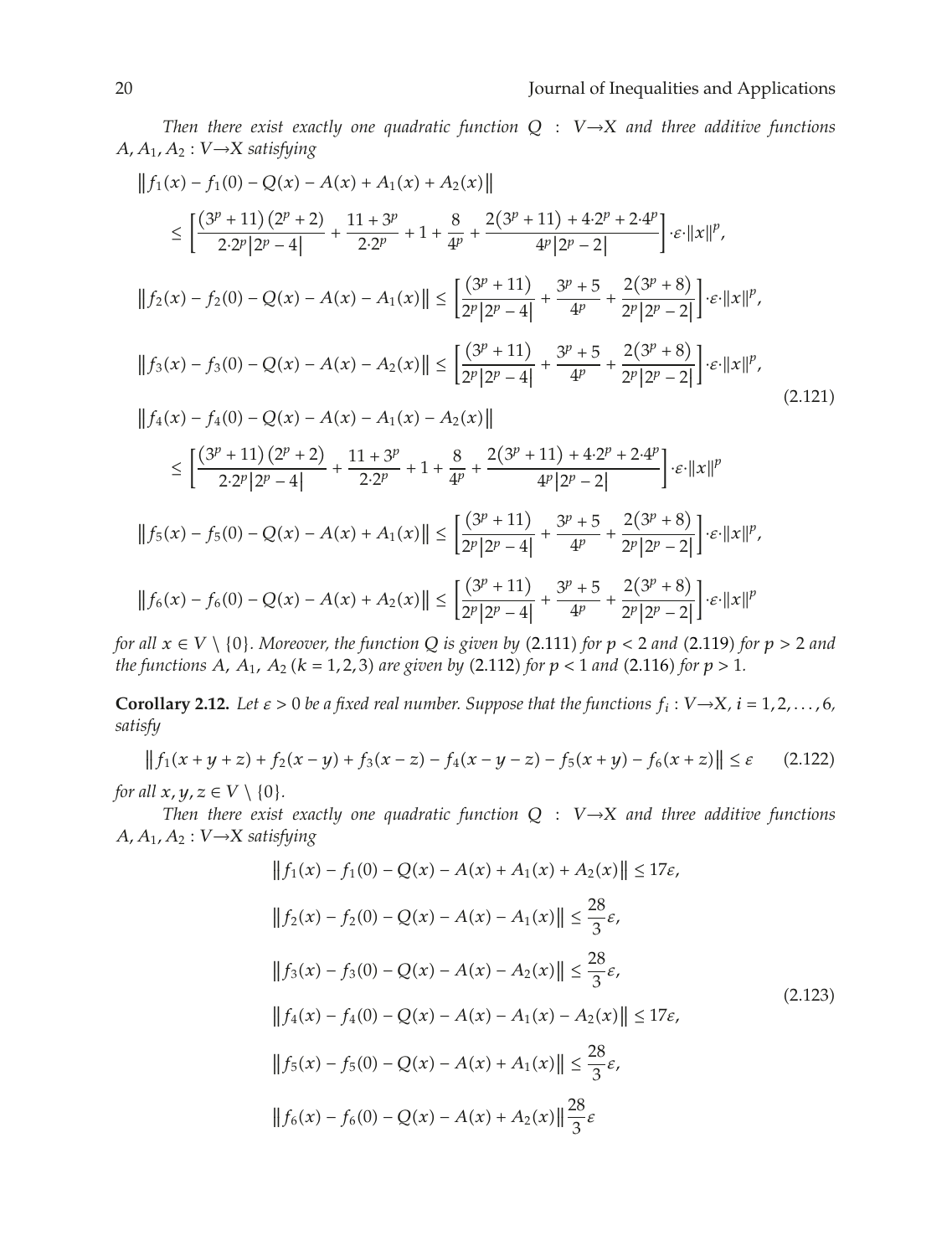*for all*  $x \in V \setminus \{0\}$ . Moreover, the function Q is given by (2.111) for  $i = 1, 2, 3, 4, 5, 6$  and the functions<br>A  $A_1$ ,  $A_2$  are given by (2.112) for all  $x \in V$ *A*,  $A_1$ ,  $A_2$  are given by (2.112) for all  $x \in V$ .

Now we obtain the general solution of (1.6) from Corollary 2.12.

**Corollary 2.13.** *Suppose that the functions*  $f_i$  :  $V \rightarrow X$ *, i* = 1*,* 2*,...,* 6*, satisfy* 

$$
f_1(x + y + z) + f_2(x - y) + f_3(x - z) - f_4(x - y - z) - f_5(x + y) - f_6(x + z) = 0
$$
 (2.124)

*for all*  $x, y, z \in V \setminus \{0\}$ *.* 

*Then there exist exactly one quadratic function Q* : *V* <sup>→</sup>*X and three additive functions*  $A, A_1, A_2 : V \rightarrow X$  *satisfying* 

$$
f_1(x) = Q(x) + A(x) - A_1(x) - A_2(x) + f_1(0),
$$
  
\n
$$
f_2(x) = Q(x) + A(x) + A_1(x) + f_2(0),
$$
  
\n
$$
f_3(x) = Q(x) + A(x) + A_2(x) + f_3(0),
$$
  
\n
$$
f_4(x) = Q(x) + A(x) + A_1(x) + A_2(x) + f_4(0),
$$
  
\n
$$
f_5(x) = Q(x) + A(x) - A_1(x) + f_5(0),
$$
  
\n
$$
f_6(x) = Q(x) + A(x) - A_2(x) + f_6(0)
$$
  
\n(2.125)

*for all*  $x \in V$ *. Moreover, the function*  $Q$  *is given by* 

$$
Q(x) = \frac{f_i(x) + f_i(-x)}{2} - f_i(0)
$$
\n(2.126)

*for*  $i = 1, 2, 3, 4, 5, 6$  *and the functions*  $A$ *,*  $A_1$ *,*  $A_2$  ( $k = 1, 2, 3$ ) are given by

$$
A(x) = \frac{f_1(x) + f_4(x) - f_1(-x) - f_4(-x)}{4},
$$
  
\n
$$
A_1(x) = \frac{f_2(x) - f_5(x) - f_2(-x) + f_5(-x)}{4},
$$
  
\n
$$
A_2(x) = \frac{f_3(x) - f_6(x) - f_3(-x) + f_6(-x)}{4}
$$
\n(2.127)

*for all*  $x \in V$ *.* 

#### **References**

- 1 S. M. Ulam, *Problems in Modern Mathematics*, chapter VI, John Wiley & Sons, New York, NY, USA, 1960.
- 2 D. H. Hyers, "On the stability of the linear functional equation," *Proceedings of the National Academy of Sciences of the United States of America*, vol. 27, no. 4, pp. 222–224, 1941.
- 3 Th. M. Rassias, "On the stability of the linear mapping in Banach spaces," *Proceedings of the American Mathematical Society*, vol. 72, no. 2, pp. 297–300, 1978.
- [4] Th. M. Rassias, "Problem 16; 2, Report of the 27th International Symposium on Functional Equations," *Aequationes Mathematicae*, vol. 39, no. 2-3, pp. 292–293, 309, 1990.